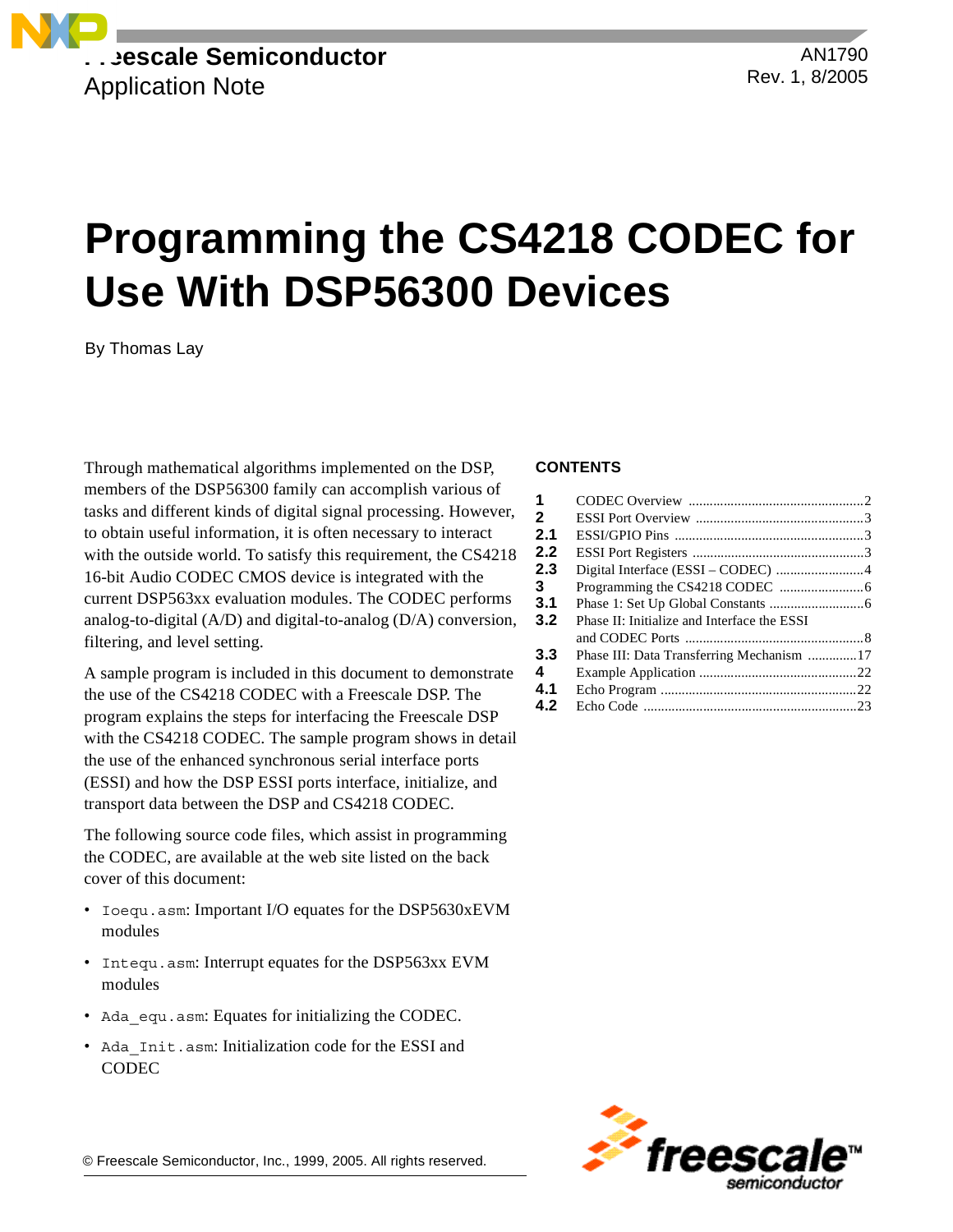

**EC Overview** 

- Vectors.asm: Vector table for the DSP563xx EVM modules
- Echo.asm: Example of CODEC programming

Throughout this document, the sample code references equates in Ada equ.asm, Ioequ.asm, and Intequ.asm.

## **1 CODEC Overview**

The CS4218 stereo audio CODEC comprises many devices that perform A/D and D/A conversion. The CODEC consists of two delta-sigma A/D converters, two delta-sigma D/A converters, input anti-aliasing filters, output smoothing filters, programmable input gain, and programmable output attenuators. These separate CODEC components allow the DSP to receive data from the CODEC, process the data, and transmit processed data back to the CODEC. The data travels through special serial ports using the DSP ESSI ports and the CODEC's specialized pins.

The CODEC modes of operation are configured by setting certain pins on the CODEC high or low, specifically SMODE1, SMODE2, and SMODE3 pins. The mode to which the DSP563xx evaluation modules are physically set is Serial Mode 4 (SM4). In SM4 mode, the control information for the CODEC is separated from the data information, reducing the bandwidth needed by the data serial ports and simplifying the programming procedures.

Within SM4 mode are four sub modes. These secondary modes specify two things: whether the CODEC functions in the master mode or the slave mode and the number of bits per frame. For the DSP evaluation boards discussed in this document, the secondary modes are physically configured to sub mode 0 so that the CODEC functions in the master mode and sets the frame size to 32 bits. Operating in the master mode, the CODEC sends the serial bit clock and frame synchronization pulses to indicate the start and stop of a data frame. In addition, sub mode zero specifies that each frame consists of two 16-bit words: a left-channel 16 bit word and a right-channel 16 bit word. The left and right channels are sent to and from the CODEC with the most significant bits (MSBs) first. The properties defined by the sub modes apply to both the input data going into the CODEC (SDIN) and the output data coming from the CODEC (SDOUT). See **[Figure 1](#page-1-0)**.

Control information is sent to the CODEC on a different serial interface than the data information. The control information consists of a list of attributes that specify properties such as level settings. Although 31 bits must be set in the control information, only 23 bits are useful. The other 8 bits are set to zero. For details on the CS4218 CODEC, refer to the *Crystal CS4218 CODEC Datasheet*.

<span id="page-1-0"></span>

**Figure 1.** CODEC Data Format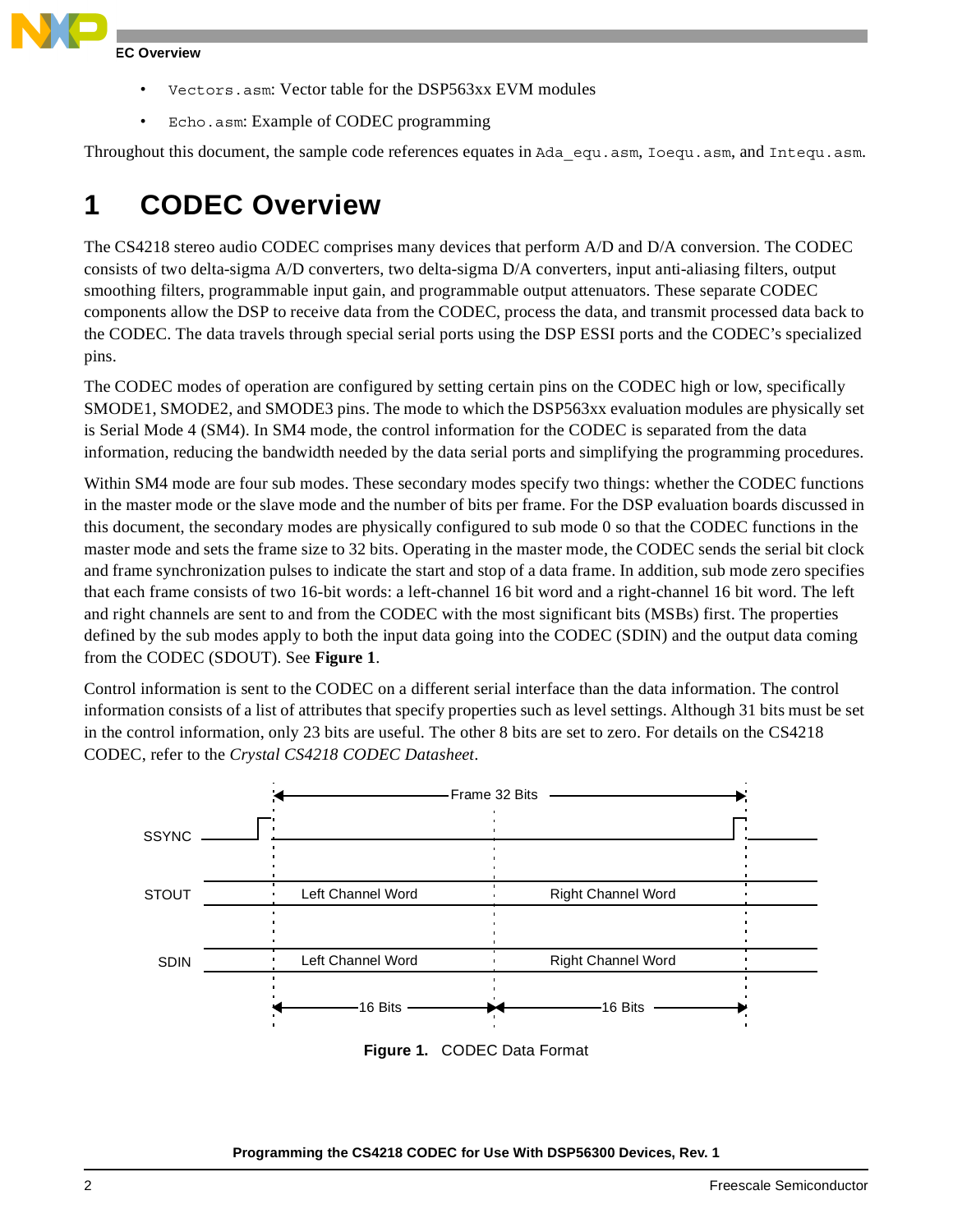## **2 ESSI Port Overview**

The Freescale DSP563xx evaluation modules discussed in this document have two ESSI ports, ESSI0 and ESSI1, that form one of the major serial interfaces to external peripherals. Each port consists of six unique pins that allow performance of various functions, depending on how they are configured. Each port can function as either an ESSI or a General-Purpose Input/Output port (GPIO).

Operate the ESSI port in ESSI mode to synchronize your tasks with a master clock. In addition, certain control actions and direction flow are set automatically. Operate the ESSI port in GPIO mode to specify exactly how data is transferred and the direction of data flow. The drawback to GPIO mode is that you must thoroughly understand GPIO port usage in order to program for GPIO. The example in this document illustrates both the ESSI and GPIO modes of operation.

## **2.1 ESSI/GPIO Pins**

The ESSI port uses six pins to transfer information. You can configure each pin to function in the ESSI mode or the GPIO mode by modifying the port control registers (see **[Table 1](#page-2-0)**).

<span id="page-2-0"></span>

| <b>Pin Name</b>                | <b>Pin Function</b>                                                     |
|--------------------------------|-------------------------------------------------------------------------|
| Serial Control 0 (SC0/PC0)     | Has a multitude of functions depending on how control registers are set |
| Serial Control 1 (SC1/PC1)     | Has a multitude of functions depending on how control registers are set |
| Serial Control 2 (SC2/PC2)     | Has a multitude of functions depending on how control registers are set |
| Serial Clock (SCK/PC3)         | Serves as a provider or a receiver of the serial bit rate clock         |
| Serial Receive Data (SRD/PC4)  | Receives serial data                                                    |
| Serial Transmit Data (STD/PC5) | Transmits serial data                                                   |

**Table 1.** ESSI Pins

## **2.2 ESSI Port Registers**

In either ESSI or GPIO mode, certain registers apply specifically to each mode, with the exception of two registers that determine how the ESSI ports are used: port control register C (PCRC) and port control register D (PCRD). Port control register C configures the ESSI0's functional mode; port control register D configures the ESSI1's functional mode. Setting the corresponding bit/pin on the port control register to 1 configures the pin to operate in the ESSI mode. Setting the corresponding bit/pin to 0 configures the pin to function in the GPIO mode. Notice that each pin is individually configured to be in the ESSI mode or the GPIO mode.

### **2.2.1 ESSI/GPIO Shared Registers**

**[Table 2](#page-2-1)** lists the functions of the ESSI/GPIO shared registers.

<span id="page-2-1"></span>

| Register                       | <b>Function</b>                                                   |
|--------------------------------|-------------------------------------------------------------------|
| Port Control Register C (PCRC) | Controls whether to use the ESSI0 port in ESSI mode or GPIO mode  |
| Port Control Register D (PCRD) | Controls whether to use the ESSI1 port in ESSI mode or GPIO mode. |

**Table 2.** ESSI/GPIO Shared Registers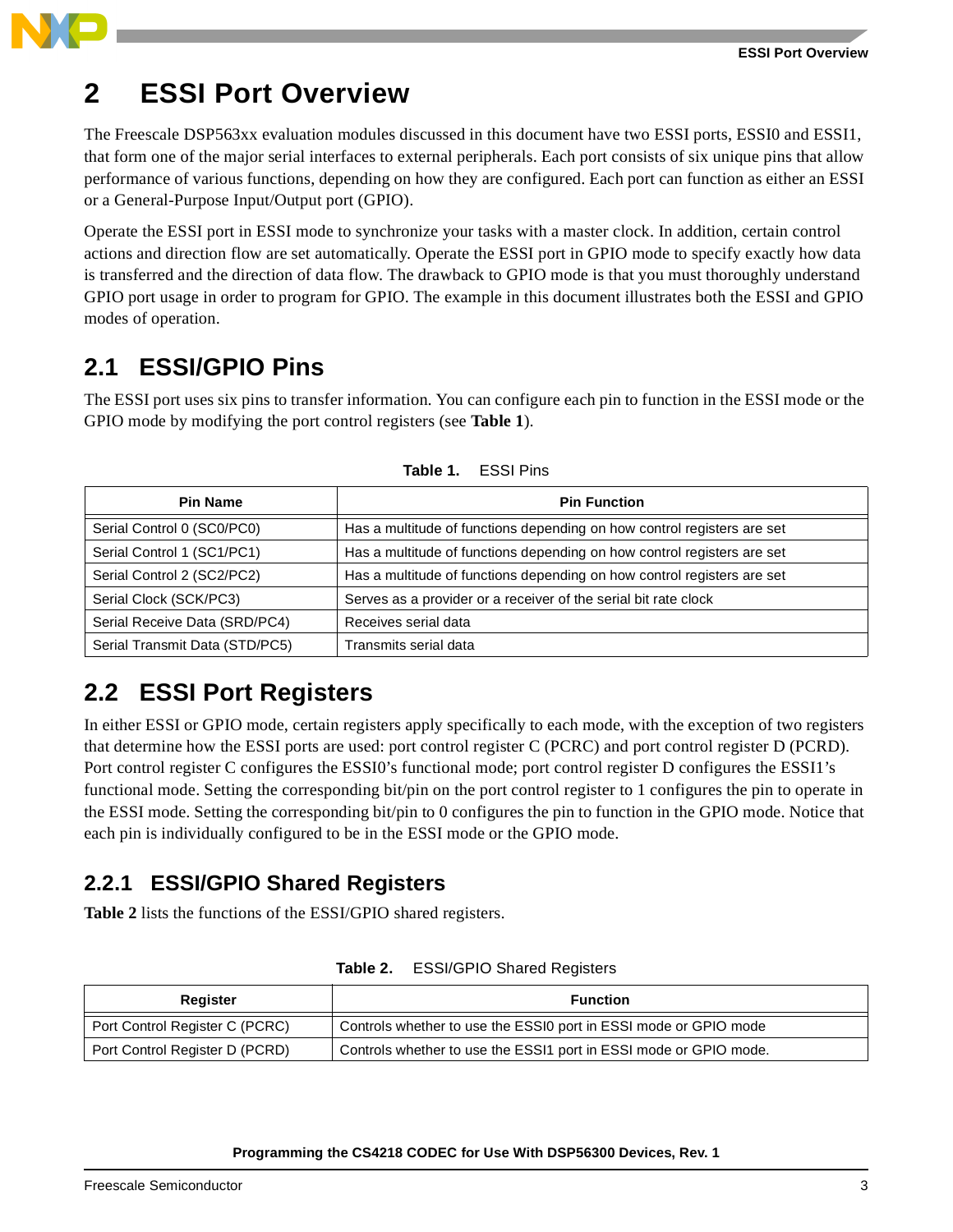

### **Port Overview**

The ESSI consists of 12 registers specific to the ESSI mode. There are two sets of ESSI registers; one for ESSI0 and the other for ESSI1. **[Table 3](#page-3-0)** lists the ESSI registers.

<span id="page-3-0"></span>

| <b>Register Name</b>                 | <b>Function</b>                                       |
|--------------------------------------|-------------------------------------------------------|
| Control Register A (CRA)             | Controls ESSI Mode operations.                        |
| Control Register B (CRB)             | Controls ESSI Mode operations.                        |
| Status Register (SSISR)              | Describes status and serial flags.                    |
| Transmit Slot Mask Register A (TSMA) | Determines when to transmit during a given time slot. |
| Transmit Slot Mask Register B (TSMB) | Determines when to transmit during a given time slot. |
| Receive Slot Mask Register A (RSMA)  | Determines when to receive during a given time slot.  |
| Receive Slot Mask Register B (RSMB)  | Determines when to receive during a given time slot.  |
| Time Slot Register (TSR)             | Prevents data transmission during a time slot.        |
| Receive Data Register (RX)           | Read-only register that receives data.                |
| Transmit Data Register 0 (TX0)       | Transfer data for transmitter 1                       |
| Transmit Data Register 1 (TX1)       | Transfer data for transmitter 2                       |
| Transmit Data Register 2 (TX2)       | Transfer data for transmitter 3                       |

| <b>ESSI Registers</b><br>Table 3. |
|-----------------------------------|
|-----------------------------------|

In the GPIO mode, the ESSI port accesses four registers specific to GPIO mode (see **[Table 4](#page-3-1)**).

| Table 4. | <b>GPIO Registers</b> |
|----------|-----------------------|
|----------|-----------------------|

<span id="page-3-1"></span>

| <b>Register Name</b>             | <b>Function</b>                                                  |
|----------------------------------|------------------------------------------------------------------|
| Port Direction Register C (PRRC) | Controls the direction of data flow for ESSI0 port in GPIO mode  |
| Port Direction Register D (PRRD) | Controls the direction of data flow for ESSI1 port in GPIO Mode. |
| Port Data Register C (PDRC)      | Stores data received or transmitted for ESSI0 port in GPIO mode. |
| Port Data Register D (PDRD)      | Stores data received or transmitted for ESSI1 port in GPIO mode. |

After a pin is set to function in the GPIO mode, the direction of data flow must be configured to specify for the ESSI port whether the pin receives data or transmits data. Setting the pin/bit to 0 on Port Direction Register C (PRRC) configures the GPIO pin as an input; setting the pin/bit to 1 configures the GPIO pin as an output. To receive or transmit data in GPIO mode, use the port data registers (PDRs). If the pin/bit functions as an input, the value in that pin/bit reflects the value on that pin. If the pin/bit functions as an output, the value on the pin/bit is the value being transmitted.

For details on the ESSI ports, refer to the DSP563xxEVM user's manual and the application note, *DSP56300 Enhanced Synchronous Serial Interface (ESSI) Programming*, (AN1764) at the web site listed on the back cover of this document.

## <span id="page-3-2"></span>**2.3 Digital Interface (ESSI – CODEC)**

For the DSP563xx evaluation modules discussed in this document, the CODEC is configured to function in SM4 mode. SM4 mode separates the data information from the CODEC control information so that two serial ports are required to transfer data and CODEC control information. Both the ESSI0 and ESSI1 ports control and transfer data between the DSP and the CODEC. Typically, ESSI0 controls data transfers while ESSI1 controls CODEC control information transfers.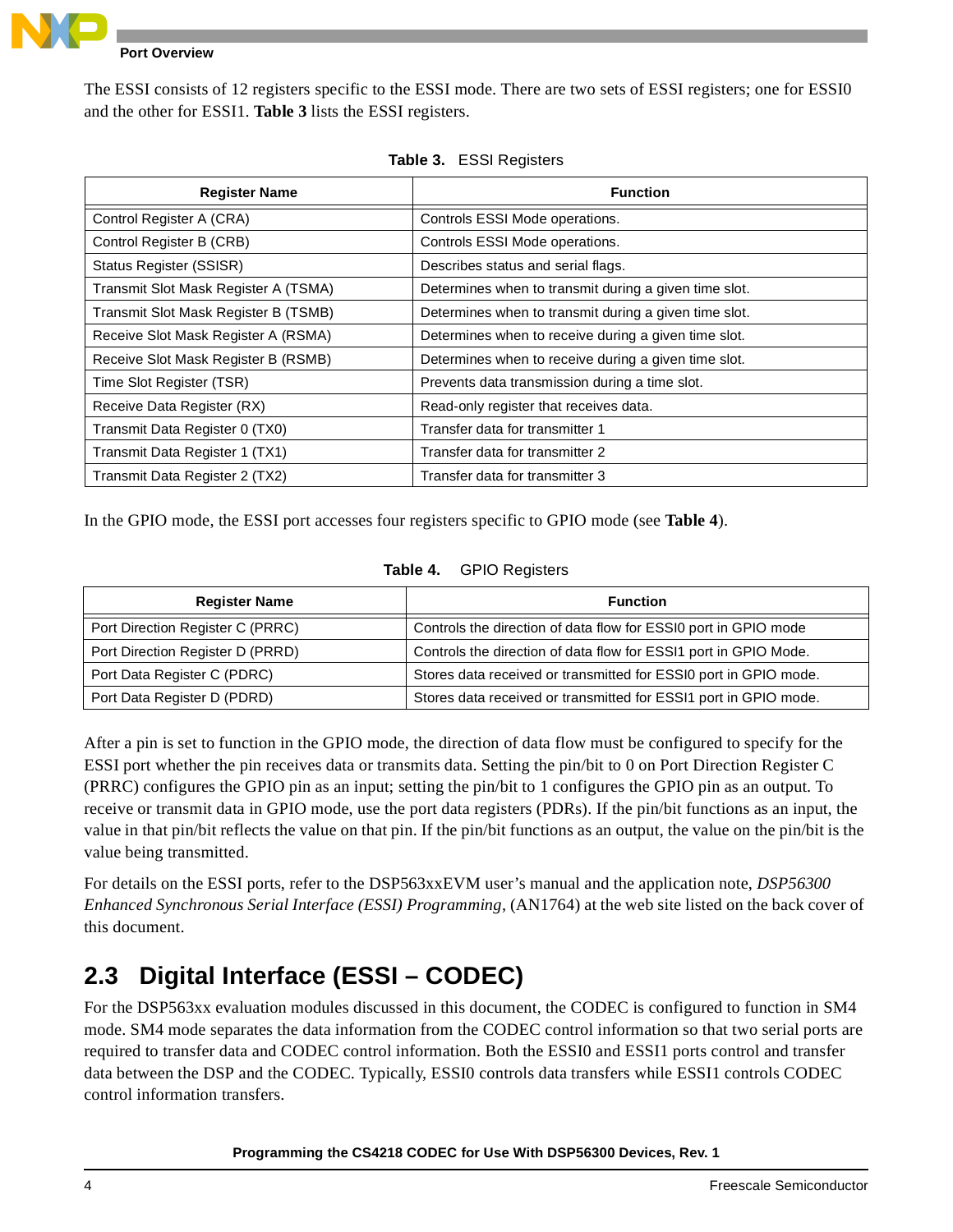

ESSI0 performs three functions with the CODEC:

- Transfers data to and from the CODEC
- Receives synchronization pulses
- Performs the reset function on the CODEC

In contrast, ESSI1 controls and transfers CODEC control information. **[Table 5](#page-4-0)** shows the definitions of the ESSI pins.

<span id="page-4-0"></span>

| <b>ESSI0/ESSI1 Pin</b>                | CS4218 Codec Pin | <b>Description</b>                             |
|---------------------------------------|------------------|------------------------------------------------|
| STD0 (ESSI0)                          | <b>SDIN</b>      | Data transfer from ESSI0 to CODEC              |
| SRD0 (ESSI0)                          | SDOUT            | Data transfer from CODEC to ESSI0              |
| SCK0 (ESSI0)                          | <b>SCLK</b>      | Clock sent by CODEC (Master)                   |
| <b>SC00 (ESSI0)</b>                   | $\sim$ RESET     | Reset CODEC from ESSI0                         |
| SC02 (ESSI0)                          | <b>SSYNC</b>     | Frame Synchronization pulse from CODEC         |
| SC <sub>10</sub> (ESS <sub>I1</sub> ) | $-CCS$           | Control Information gate                       |
| SC11 (ESSI1)                          | CCLK             | Clock sent by ESSI1 to set control information |
| SC12 (ESSI1)                          | <b>CDIN</b>      | Control data transfer from ESSI1               |

**Table 5.** ESSI Pins

Physically, the ESSI port pins connect to the serial pins on the CODEC though jumper connections. To ensure correct operation using the example code referenced in this document, refer to **[Table 6](#page-4-1)** and **[Table 7](#page-4-2)** for the correct jumper settings for the DSP5630xEVM boards. **Figure 2** [on page 2-6](#page-5-0) shows the pin set-up between the DSP ESSI ports and the CODEC. For details on the pin layouts and jumper settings between the CODEC and DSP, consult the DSP user's manual for the respective evaluation modules.

<span id="page-4-1"></span>

| JP <sub>5</sub> | <b>ESSI Pin</b>  | <b>Codec Pin</b> |
|-----------------|------------------|------------------|
| $1 - 2$         | SCK <sub>0</sub> | <b>SCLK</b>      |
| $3 - 4$         | SC <sub>00</sub> | $~\text{-RESET}$ |
| $5-6$           | ST <sub>D0</sub> | <b>SDIN</b>      |
| $7 - 8$         | SR <sub>D0</sub> | <b>SDOUT</b>     |
| $9 - 10$        | SC <sub>01</sub> |                  |
| $11 - 12$       | SC <sub>02</sub> | <b>SSYNC</b>     |

**Table 6.** JP5 Jumper Block (ESSI0)

| Table 7. |  | JP4 Jumper Block (ESSI1) |
|----------|--|--------------------------|
|----------|--|--------------------------|

<span id="page-4-2"></span>

| JP4       | <b>ESSI Pin</b>  | <b>Codec Pin</b> |
|-----------|------------------|------------------|
| $1 - 2$   | SCK <sub>1</sub> |                  |
| $3 - 4$   | <b>SC10</b>      | $-CCS$           |
| $5-6$     | STD <sub>1</sub> |                  |
| $7 - 8$   | SRD <sub>1</sub> |                  |
| $9 - 10$  | <b>SC11</b>      | <b>CDIN</b>      |
| $11 - 12$ | <b>SC12</b>      | <b>CCLK</b>      |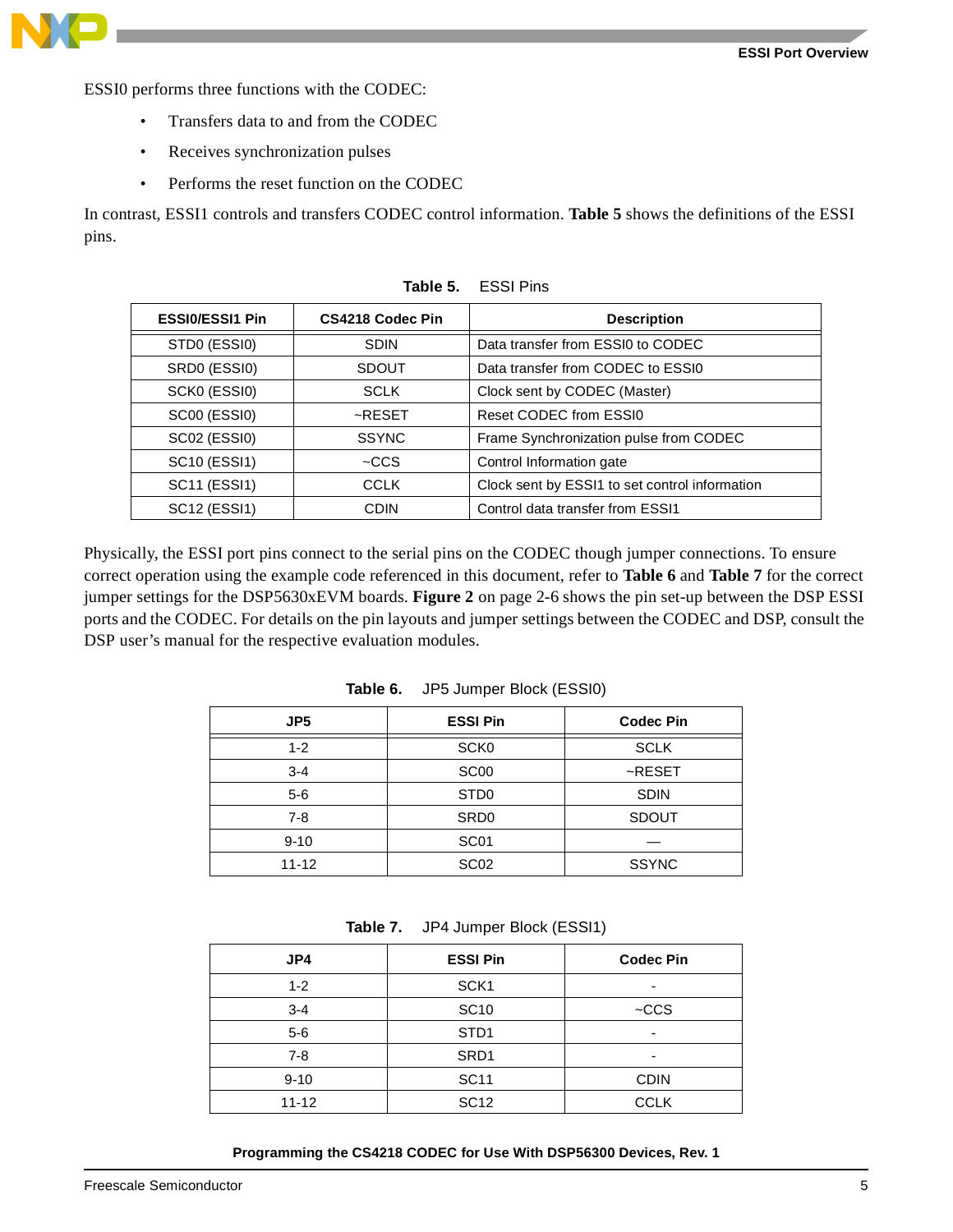<span id="page-5-1"></span>For proper operation of the CS4218 CODEC device with Freescale DSPs requires a three-phase procedure. Each phase plays an essential role in properly setting up constants, interfacing and initializing, and correctly using the CS4218 CODEC with the Freescale DSP:

- *Phase 1: Setting up global constants*. Includes such activities as setting up buffer spaces and pointers, setting CODEC control information constants, and defining interface constants and pins.
- *Phase 2: Interfacing and initializing the ESSI and the CODEC*. Comprises the bulk of the work needed to obtain a working interface between the DSP563xx and the CODEC. The procedures include setting up and initializing the CODEC ports, setting up and initializing the ESSI ports, and interfacing the CODEC and ESSI ports.
- *Phase 3: Data transferring mechanisms*. Includes information on the types of data transfer methods. Although three types of data transfer methods are available—polling, DMA, and interrupts— this document discusses only interrupts.



**Figure 2.** ESSI/CODEC Pin Set-Up

## <span id="page-5-0"></span>**3.1 Phase 1: Set Up Global Constants**

To set up the global constants, you must set up the buffer space and pointers and then define the CODEC control parameters.

### **3.1.1 Set Up Buffer Space and Pointers**

The buffer space and pointers temporarily store the incoming and outgoing data. These variables are receive and transmit buffers and pointers. In addition to temporary storage, the pointers offer a method to access the memory location of the stored data. **[Example 1](#page-6-0)** demonstrates the task of setting up transmit and receive buffers and pointers.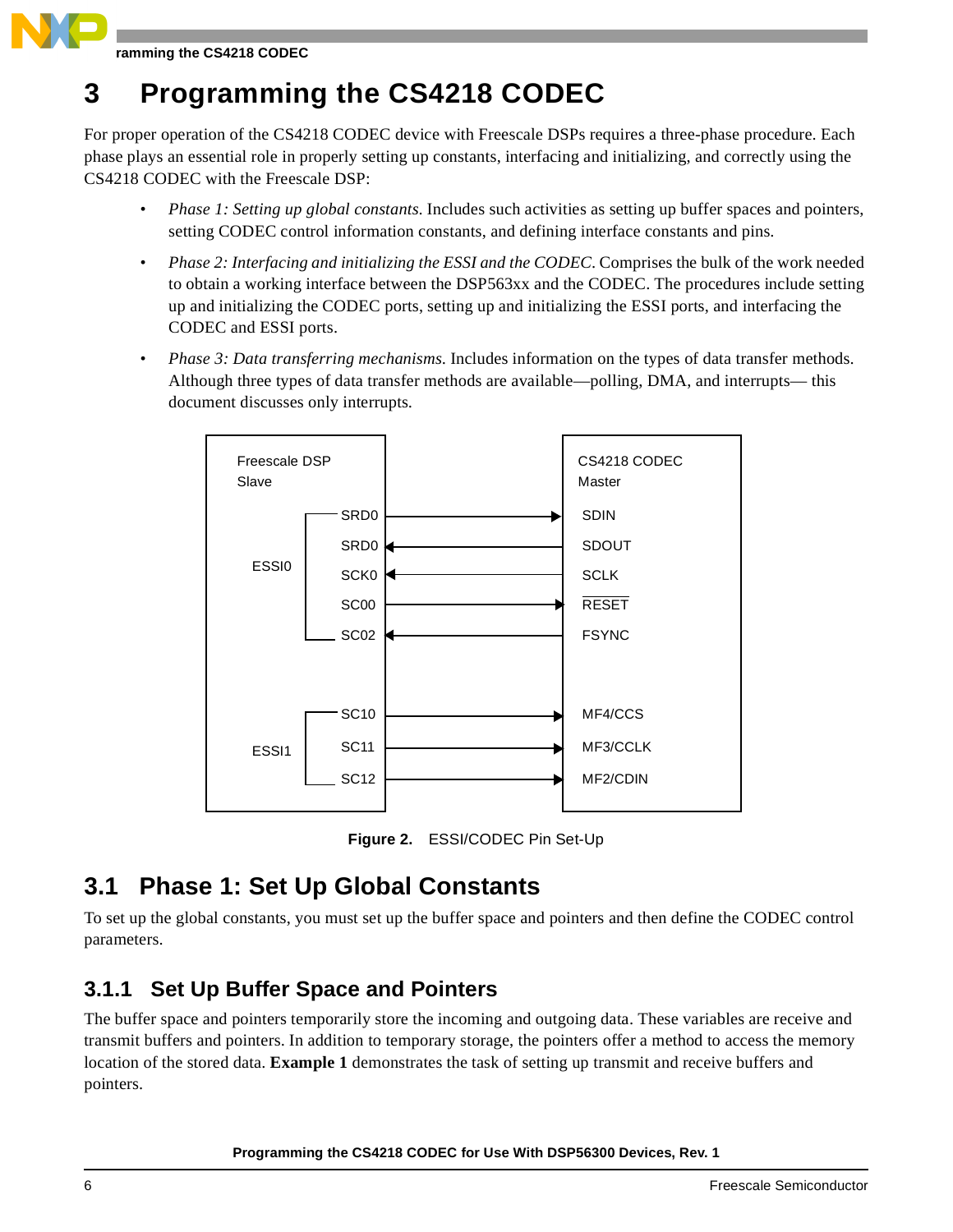

**Example 1.** Set Up Transmit and Receive Buffers and Pointers

<span id="page-6-0"></span>;Receive buffer and pointer

| RX BUFF BASE<br>RX data 1 2<br>RX data 34<br>RX PTR | equ<br>ds<br>ds<br>ds | $\star$<br>1<br>1 | ; Left receive channel audio<br>; Right receive channel audio<br>; Receive pointer |
|-----------------------------------------------------|-----------------------|-------------------|------------------------------------------------------------------------------------|
| Transmit buffer and pointer;                        |                       |                   |                                                                                    |
| TX BUFF BASE                                        | equ                   | $\star$           |                                                                                    |
| TX data 1 2                                         | ds                    | 1                 | : Left transmit channel audio                                                      |
| TX data 3 4                                         | ds                    | 1                 | ; Right transmit channel audio                                                     |
| TX PTR                                              | ds                    |                   | ; Transmit pointer                                                                 |

### **3.1.2 Define CODEC Control Parameters**

To specify parameters of the A/D and D/A conversion and other audio parameters, the control information must be declared. Parameters such as left and right attenuation, left and right gain, line input selects, and mask interrupts, are configured in the control information. The control information consists of 32 bits of information. Although only 23 bits contain useful information, a minimum of 31 bits must be set. **[Table 8](#page-6-1)** lists the bit definitions.

<span id="page-6-1"></span>

| <b>Descriptions</b>                            | Bit       | <b>Values</b>                                                       |
|------------------------------------------------|-----------|---------------------------------------------------------------------|
| Not Applicable                                 | 31        | $\Omega$                                                            |
| Mask Interrupt                                 | 30        | $0 = no$ mask on MF5: \INT<br>$1 =$ mask on MF5: \INT               |
| D <sub>01</sub>                                | 29        | N/A                                                                 |
| Left output D/A Attenuation (1.5 dB<br>steps)  | $28 - 24$ | $00000 = No$ attenuation<br>$11111 = Max$ attenuation<br>(-46.5 dB) |
| Right output D/A Attenuation (1.5 dB<br>steps) | $23 - 19$ | $00000 = No$ attenuation<br>$11111 = Max$ attenuation<br>(-46.5 dB) |
| Mute D/A output                                | 18        | $0 =$ output not muted<br>$1 =$ output muted                        |
| Left Input Select                              | 17        | $0 = LIN1$<br>$1 = LIN2$                                            |
| <b>Right Input Select</b>                      | 16        | $0 = RIN1$<br>$1 = RIN2$                                            |
| Left input D/A Gain (1.5 dB steps)             | $15 - 12$ | $00000 = no gain$<br>$11111 = max gain (22.5 dB)$                   |
| Right input D/A Gain (1.5 dB steps)            | $11 - 8$  | $00000 = no gain$<br>$11111 = max gain (22.5 dB)$                   |
| Not Applicable                                 | $7 - 0$   | 0000000                                                             |

**Table 8.** CS4218 CODEC Control Information (MSB)

Suppose that the following requirements are needed for an application:

- **1.** No mask for the interrupt pin.
- **2.** No left or right D/A attenuation.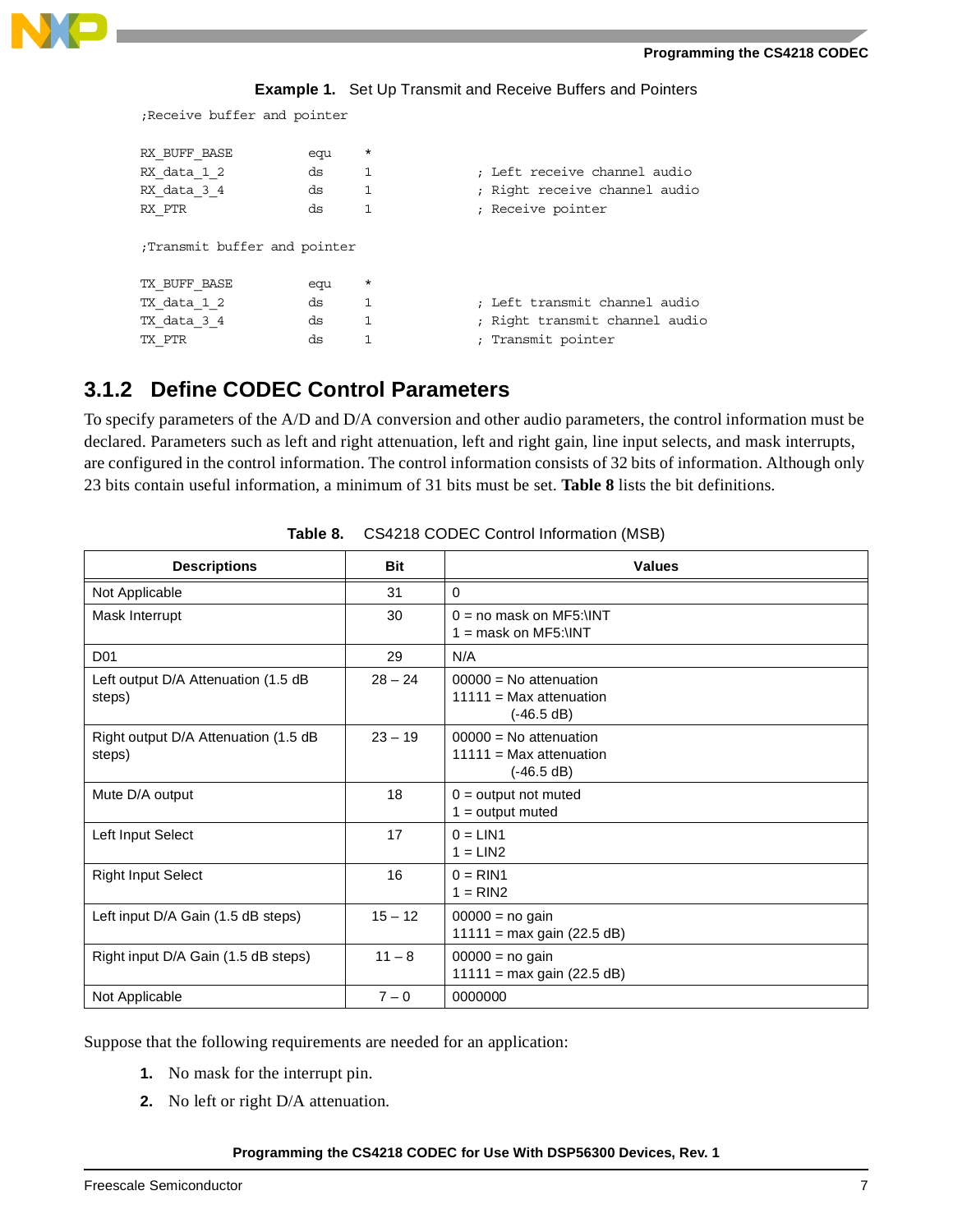- **3.** Muting turned off.
- **4.** LIN2 and RIN2 selected. (On the EVM boards input 2 is used for both left and right channels.)
- **5.** No left and right D/A gains.

**[Example 2](#page-7-0)** illustrates the procedure of setting the CODEC control information using these specified control parameters.

<span id="page-7-0"></span>

|               |     |           | <b>Example 2.</b> Setting Codec Control Information |                                                   |
|---------------|-----|-----------|-----------------------------------------------------|---------------------------------------------------|
| NO MASK INT   |     | equ       | \$000000                                            |                                                   |
| NO LEFT ATTN  |     | equ       | \$000000                                            | dВ<br>0<br>$\ddot{\phantom{0}}$                   |
| NO RIGHT ATTN |     | equ       | \$000000                                            | $0$ dB<br>$\ddot{ }$                              |
| LIN2          |     | equ       | \$000200                                            | ; use LIN2 on EVM                                 |
| RIN2          |     | equ       | \$000100                                            | ; use RIN2 on EVM                                 |
| NO LEFT GAIN  |     | equ       | \$000000                                            | $0$ dB<br>$\ddot{\phantom{0}}$                    |
| NO RIGHT GAIN |     | equ       | \$000000                                            | $0$ dB<br>$\ddot{ }$                              |
| NO MUTING     |     | equ       | \$000000                                            |                                                   |
| CTRL WD 12    | equ | NO MUTING |                                                     | NO MASK INT+NO LEFT ATTN+NO RIGHT ATTN+LIN2+RIN2+ |
| CTRL WD 34    | equ |           | NO LEFT GAIN+NO RIGHT GAIN                          |                                                   |

The CS4218 CODEC data sheet reverses the bit-order of the control information. For instance, bit 1 should be the mask interrupt instead of bit 30. However, since most of the work with the ESSI ports and CODEC is done using MSB first, **[Table 8](#page-6-1)** is modified to reverse the bit order from the CODEC data sheet to simplify control information programming.

Note: e: The evaluation modules used in this document select line 2 of right and left inputs. Therefore, bits 17 (Left Input Select) and bits 16 (Right Input Select) should be configured to select LIN 2 (1) when the DSP563xx EVM evaluation modules are used.

## **3.2 Phase II: Initialize and Interface the ESSI and CODEC Ports**

After certain constants for the CODEC and the ESSI are defined, the next step is to initialize the ESSI and CODEC interface. Initialization starts with the ESSI ports, which includes resetting the ESSI ports, modifying ESSI control registers, and configuring ESSI/GPIO functionality. Second, the CODEC must also be initialized, which entails resetting the CODEC and sending in CODEC control information, as follows:

- **1.** Reset the ESSI ports.
- **2.** Modify the ESSI control registers.
- **3.** Configure ESSI or GPIO functionality.
- **4.** Reset the CODEC.
- **5.** Modify CODEC control information.
- **6.** Deassert ESSI reset and enable interrupts.

### **3.2.1 Initialize ESSI Ports**

The first step in initializing the ESSI port is to reset the ESSI ports by sending a value of zero into Port Control Registers C and D. (Although ESSI1 is to be used as a GPIO, it is recommended that you also perform the reset on ESSI1.) **[Example 3](#page-8-0)** illustrates the reset procedure of the ESSI ports.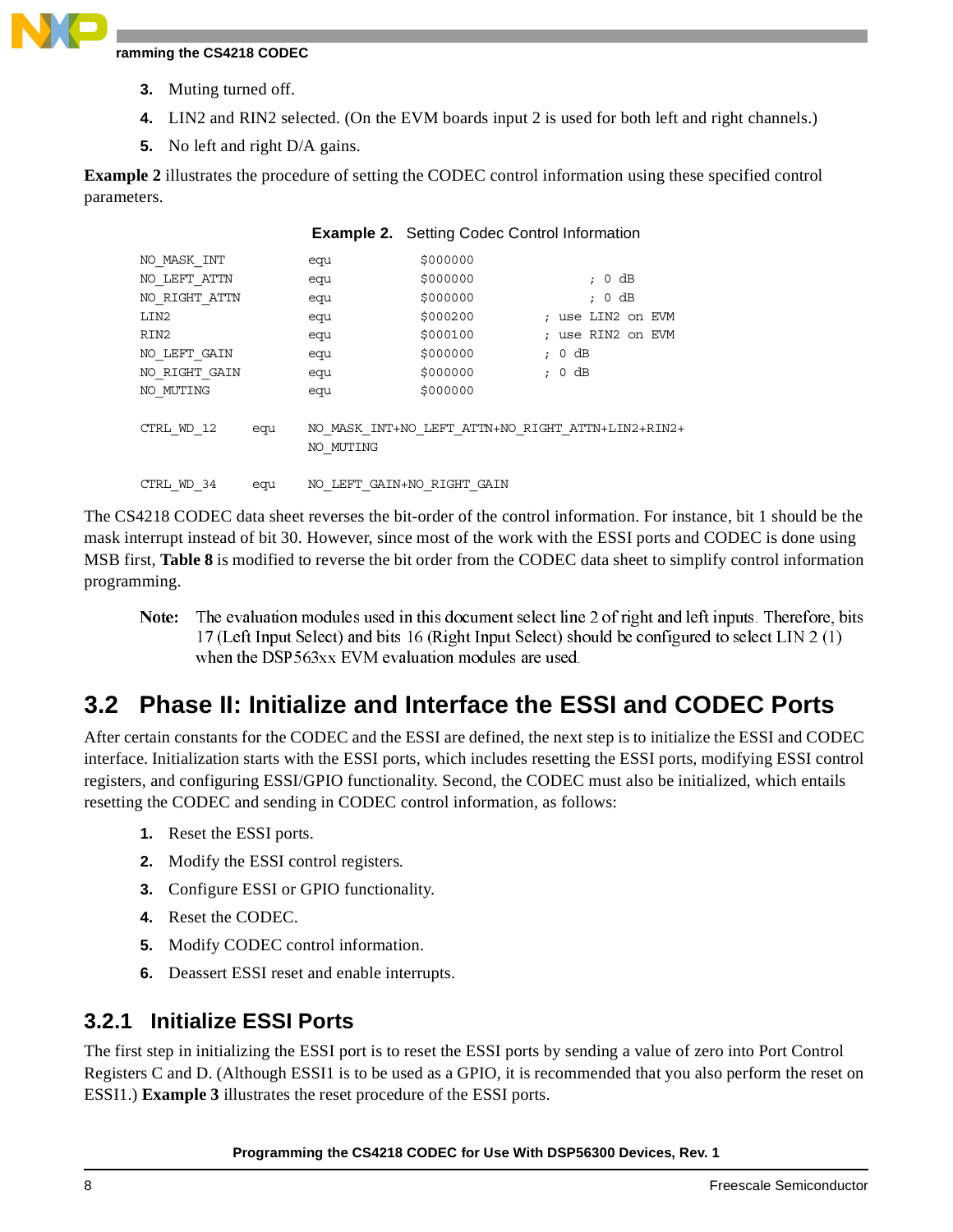

### **Example 3.** ESSI Port Reset Procedure

<span id="page-8-0"></span>

| movep | #\$0000,x:M PCRC |  |  | ; reset ESSIO C control register port |  |
|-------|------------------|--|--|---------------------------------------|--|
| movep | #\$0000,x:M PCRD |  |  | ; reset ESSI1 D control register port |  |

The next step is to set the control parameters for the ESSI port by adjusting the bits on the ESSI Control Register A (CRA0) and ESSI Control Register B (CRB0). Describing the meaning of each bit on the registers is beyond the scope of this document. You can find definitions of each bit in the respective DSP563xx user's manuals. However, this document does cover certain typical settings that must be made for the CODEC to work properly with the ESSI ports. **[Table 9](#page-8-1)** displays the settings to be made with Control Register A.

<span id="page-8-1"></span>

| <b>Bit Name</b>  | <b>Description</b>          | <b>Bit Position</b> | <b>Value (Binary)</b>                 |
|------------------|-----------------------------|---------------------|---------------------------------------|
| Reserved         | Reserved                    | 23                  | 0                                     |
| SSC <sub>1</sub> | $SC1$ pin = serial I/O flag | 22                  | $0$ (SC1 flag set)                    |
| WL[2:0]          | Word Length control         | $21 - 19$           | 010<br>(16 bit control word)          |
| ALC.             | <b>Alignment Control</b>    | 18                  | 0 (Align to bit 23)                   |
| Reserved         | Reserved                    | 17                  | 0                                     |
| DC[4:0]          | Frame Rate Divider Control  | $16 - 12$           | 00001 (2 time slots per<br>frame)     |
| <b>PSR</b>       | <b>Prescaler Range</b>      | 11                  | 1 (ESSI clock is divided by<br>one)   |
| Reserved         | Reserved                    | $10 - 8$            | 000                                   |
| PM[7:0]          | Prescale Modulus Select     | $7-0$               | 00000111 (ESSI clock<br>divided by 8) |

|  | Table 9. | Settings for Control Register A |  |
|--|----------|---------------------------------|--|
|--|----------|---------------------------------|--|

**[Table 10](#page-8-2)** lists the typical required settings for Control Register B to ensure functionality between the ESSI ports and the CODEC.

<span id="page-8-2"></span>

| <b>Bit Name</b> | <b>Description</b>           | <b>Bit Position</b> | Value (Binary)                                    |
|-----------------|------------------------------|---------------------|---------------------------------------------------|
| <b>REIE</b>     | Receive exception interrupt  | 23                  | 1 (enabled)                                       |
| <b>TEIE</b>     | Transmit exception interrupt | 22                  | 1 (enabled)                                       |
| <b>RLIE</b>     | Receive last slot interrupt  | 21                  | 1 (enabled)                                       |
| <b>TLIE</b>     | Transmit last slot interrupt | 20                  | 1 (enabled)                                       |
| <b>RIE</b>      | Receive interrupt            | 19                  | 1 (enabled)                                       |
| TIE.            | <b>Transmit interrupt</b>    | 18                  | 1 (enabled)                                       |
| <b>RE</b>       | Receive register             | 17                  | 1 (enabled)                                       |
| TE0             | Transmit register 0          | 16                  | 1 (enabled)                                       |
| TE <sub>1</sub> | Transmit register 1          | 15                  | 0 (disabled)                                      |
| TE <sub>2</sub> | Transmit register 2          | 14                  | 0 (disabled)                                      |
| <b>MOD</b>      | Mode                         | 13                  | 1 (Network Mode)                                  |
| <b>SYN</b>      | Synchronization mode         | 12                  | 1 (Synchronous mode)                              |
| CKP             | Clock polarity               | 11                  | 0 (Data and frame sync<br>clocked on rising edge) |

### **Table 10.** Settings for Control Register B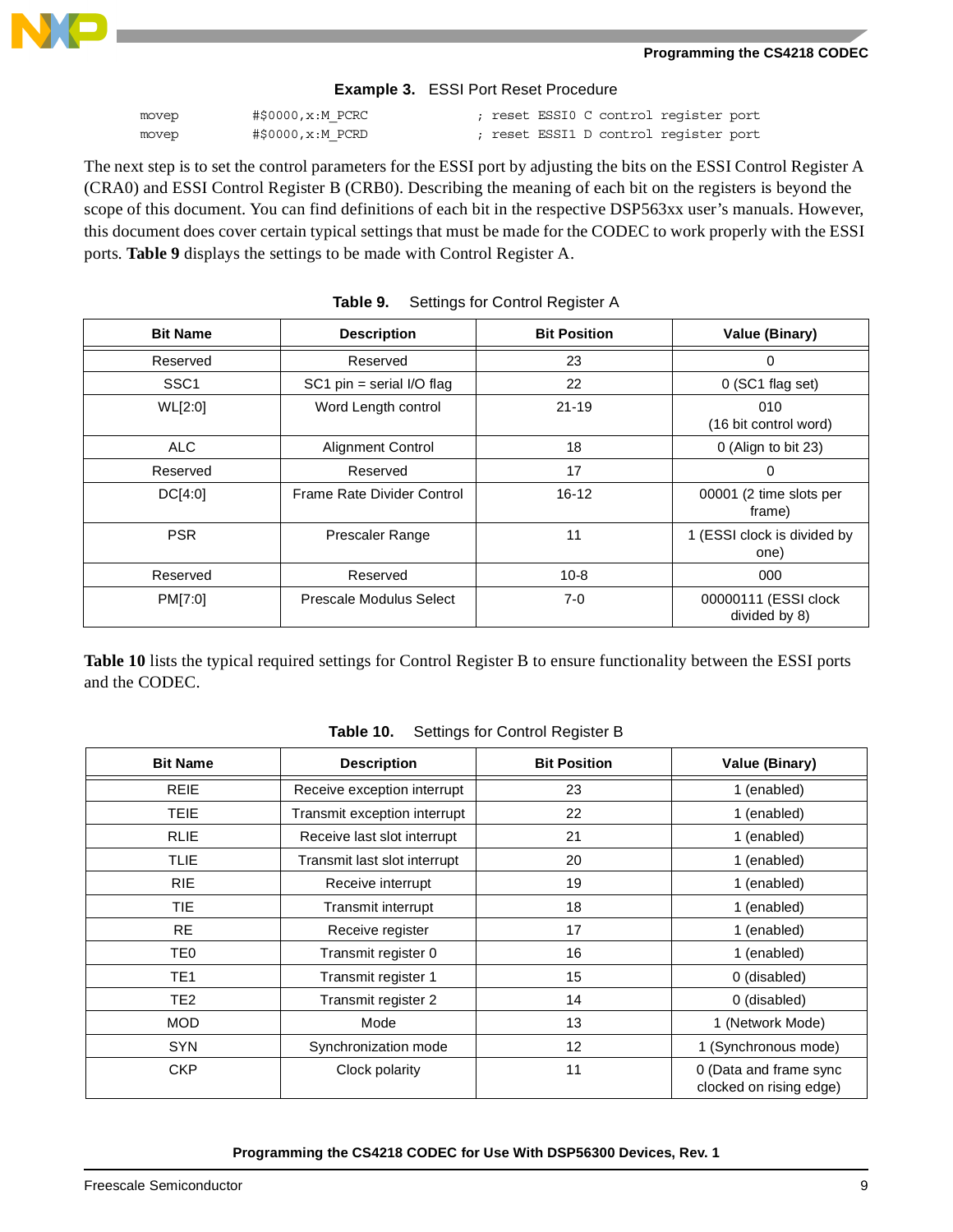| <b>Bit Name</b>  | <b>Description</b>             | <b>Bit Position</b> | Value (Binary)                                                     |
|------------------|--------------------------------|---------------------|--------------------------------------------------------------------|
| <b>FSP</b>       | Frame Sync. Polarity           | 10                  | 0 (positive polarity)                                              |
| <b>FSR</b>       | Frame Synch Relative<br>Timing | 9                   | 1 (Frame synch begins one<br>bit before first bit of data<br>word) |
| <b>FSL</b>       | Frame Sync. Length             | $8 - 7$             | 10 (Rx-bit length: TX-bit<br>length)                               |
| <b>SHFD</b>      | Shift direction                | 6                   | 0 (shift MSB first)                                                |
| <b>SCKD</b>      | Clock source direction         | 5                   | 0 (SCK is input clock)                                             |
| SCD <sub>2</sub> | SC2 pin direction              | 4                   | 0 (SC2 is input)                                                   |
| SCD <sub>1</sub> | SC1 pin direction              | 3                   | 1 (SC1 is output)                                                  |
| SCD <sub>0</sub> | SC0 pin direction              | 2                   | 1 (SC0 is output)                                                  |
| OF[1:0]          | Output flags                   | $1 - 0$             | N/A                                                                |

**Table 10.** Settings for Control Register B (Continued)

Only the ESSI0 control parameters are configured. Since ESSI1 functions in GPIO mode, the control parameters do not need to be set. **[Example 4](#page-9-0)** illustrates the task of setting up the control registers for the ESSI0 port according to the specifications in **[Table 9](#page-8-1)** and **[Table 10](#page-8-2)**.

**Example 4.** Setting Control Registers for the ESSI0 Port

```
;Setting ESSI0 Control Parameters
```

| ; Control Reqister A          |                                    |
|-------------------------------|------------------------------------|
| movep #\$101807, x: M CRA0    | ; 12.288MHz/16 = 768KHz SCLK       |
|                               | ; prescale modulus = 8             |
|                               | : frame rate divider = $2$         |
|                               | ; 16-bits per word                 |
|                               | ; 32-bits per frame                |
|                               | ; 16-bit data aligned to bit 23    |
| ; Control Register B          |                                    |
| movep $\#$ \$ff330c, x:M CRB0 | ; Enable REIE,TEIE,RLIE,TLIE,      |
|                               | ; RIE, TIE, RE, TEO                |
|                               | ; network mode, synchronous,       |
|                               | ; out on rising/in on falling      |
|                               | ; shift MSB first                  |
|                               | : external clock source drives SCK |
|                               | ; (codec is master)                |
|                               | ; RX frame sync pulses active for  |
|                               | ; 1 bit clock immediately before   |
|                               | ; transfer period                  |
|                               | ; positive frame sync polarity     |
|                               | ; frame sync length is 1-bit       |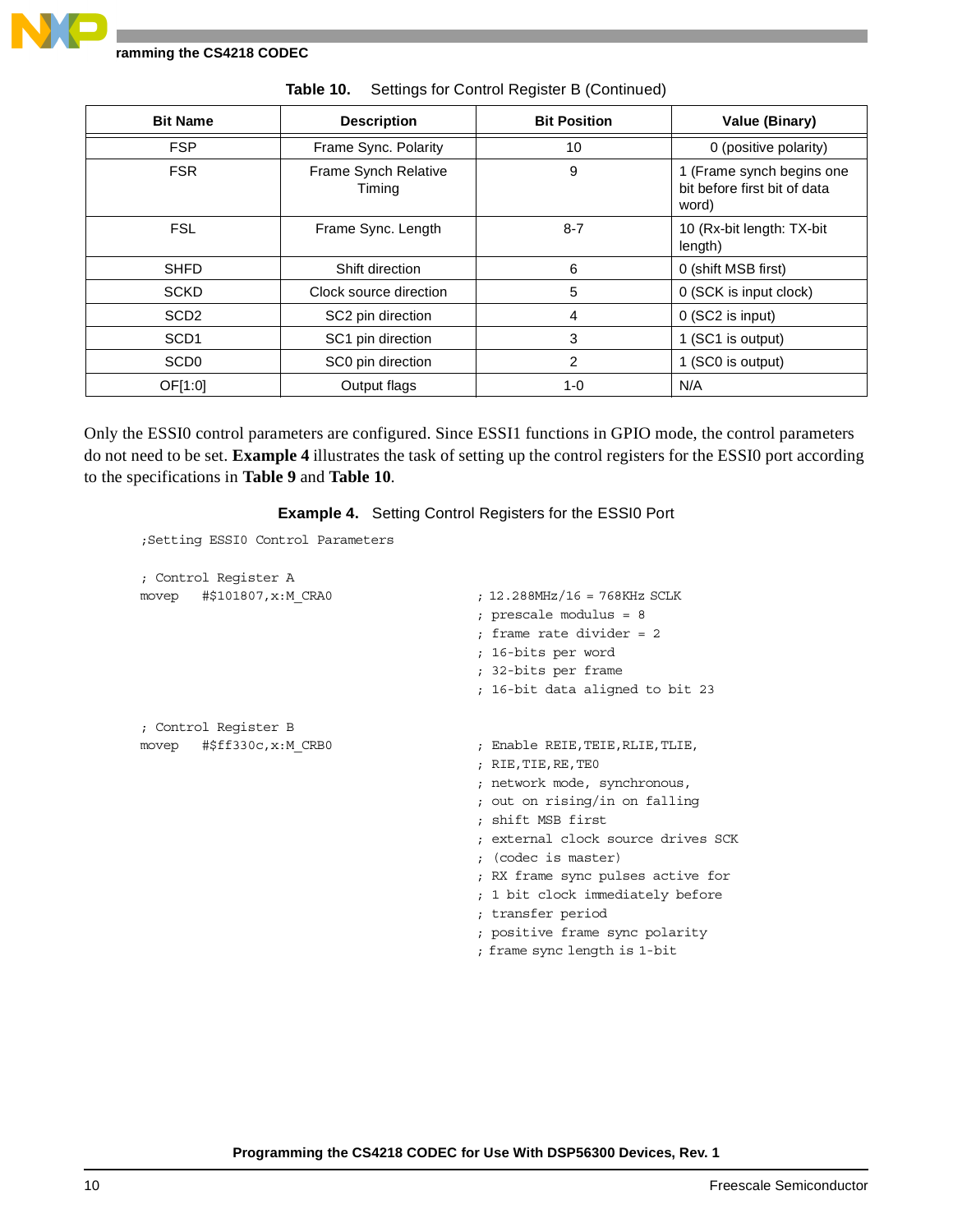

### <span id="page-10-2"></span>**3.2.2 Configuring GPIO Pins**

Recall that the ESSI0 pins function in ESSI mode, while the ESSI1 pins operate in GPIO mode. As **[Figure 2](#page-5-0)** shows, some pins affect only the control information of the CODEC, while other pins deal with the transfer of data. Because the CODEC on the DSP563xx EVM boards is configured to operate in SM4 mode, the control information runs on a serial line separate from the data lines. Additionally, SM4 specifies that the control information be configured only once unless a change is needed.

The full ESSI port mode is not necessary for controlling the CODEC control information. Instead, GPIO mode transfers the control information. Any pins that control the CODEC control information are configured for GPIO mode; otherwise ESSI mode is used. The following pins are used as GPIO pins to control the transfer of CODEC control information.

- SC00 (CODEC\_RESET pin)
- SC10 (CCS pin)
- SC11 (CCLK pin)
- SC12 (CDIN pin)

These pins correspond to specific bits on the port data registers. For instance, the CODEC\_RESET pin on the CODEC connects to the SC00 pin on ESSI0. This pin corresponds to bit 0 on Port Data Register C. Refer to **[Table](#page-10-0)  [11](#page-10-0)** and **[Table 12](#page-10-1)** for details on the correspondence between physical pins and port data registers.

<span id="page-10-0"></span>

| <b>Bit Name (ESSI0)</b> | <b>Bit Name (Codec)</b> | <b>Bit Position Register C</b> | <b>Functionality Mode</b> |
|-------------------------|-------------------------|--------------------------------|---------------------------|
| Reserve for future use  | N/A                     | $6 - 23$                       | N/A                       |
| <b>STD</b>              | <b>SDIN</b>             | 5                              | <b>ESSI</b>               |
| <b>SRD</b>              | <b>SDOUT</b>            | 4                              | <b>ESSI</b>               |
| <b>SCK</b>              | <b>SCLK</b>             |                                | <b>ESSI</b>               |
| SC <sub>02</sub>        | <b>FSYNC</b>            | っ                              | <b>ESSI</b>               |
| SC <sub>01</sub>        | N/A                     |                                | N/A                       |
| SC <sub>00</sub>        | <b>CODEC RESET</b>      |                                | <b>GPIO</b>               |

| Table 11. | Port Data Register C Pin/Bit Correspondence |
|-----------|---------------------------------------------|
|           |                                             |

**Table 12.** Port Data Register D Pin/Bit Correspondence

<span id="page-10-1"></span>

| <b>Bit Name (ESSI1)</b> | <b>Bit Name (Codec)</b> | <b>Bit Position Register D</b> | <b>Functionality Mode</b> |
|-------------------------|-------------------------|--------------------------------|---------------------------|
| Reserve for future use  | N/A                     | $6 - 23$                       | N/A                       |
| <b>STD</b>              | N/A                     | 5                              | N/A                       |
| <b>SRD</b>              | N/A                     | 4                              | N/A                       |
| <b>SCK</b>              | N/A                     | 3                              | N/A                       |
| <b>SC12</b>             | <b>CDIN</b>             |                                | <b>GPIO</b>               |
| <b>SC11</b>             | <b>CCLK</b>             |                                | <b>GPIO</b>               |
| <b>SC10</b>             | <b>CCS</b>              |                                | <b>GPIO</b>               |

Using the information in **[Table 11](#page-10-0)** and **[Table 12](#page-10-1)**, you can define global constants to simplify programming. **[Example 5](#page-11-0)** illustrates the task of defining the pin/bit correspondence for the GPIO pins.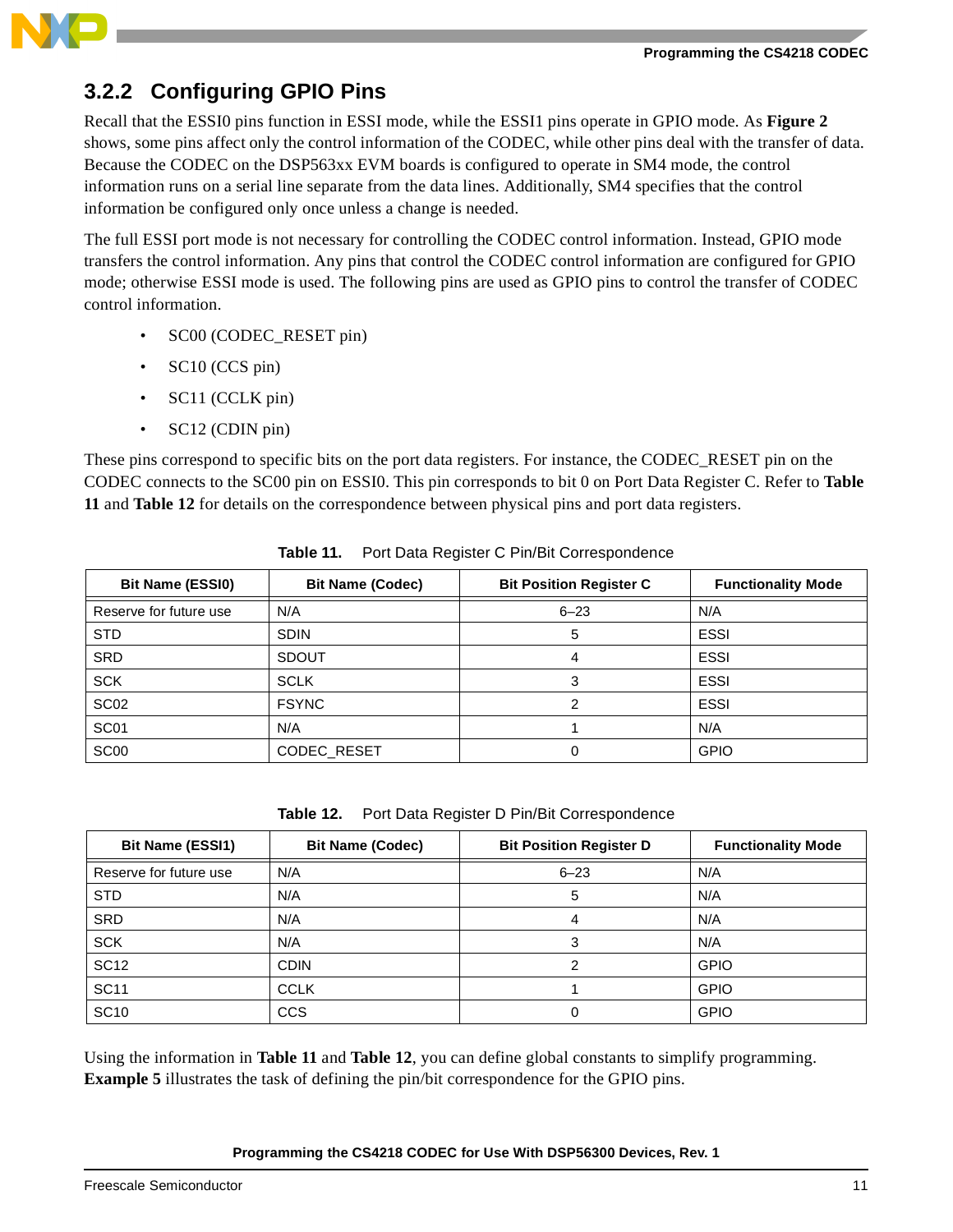|  | <b>Example 5.</b> Defining GPIO Pin/Bit Correspondence |  |  |
|--|--------------------------------------------------------|--|--|
|--|--------------------------------------------------------|--|--|

<span id="page-11-0"></span>

| ; ESSIO - audio data port control reqister C<br>; DSP | CODEC |                |                           |                               |
|-------------------------------------------------------|-------|----------------|---------------------------|-------------------------------|
|                                                       |       |                |                           |                               |
| CODEC RESET                                           | equ   | $\overline{0}$ |                           | ; bit0 SC00 ---> CODEC RESET~ |
|                                                       |       |                |                           |                               |
| ; ESSI1 - control data port control register D        |       |                |                           |                               |
| ; DSP                                                 | CODEC |                |                           |                               |
|                                                       |       |                |                           |                               |
| CCS                                                   | equ   | 0              | : bit0 $SC10$ ---> $CCS~$ |                               |
| CCLK                                                  | equ   | $\mathbf{1}$   | : bit1 SC11 ---> CCLK     |                               |
| CDIN                                                  | equ   | $\overline{2}$ | : bit2 SC12 ---> CDIN     |                               |
|                                                       |       |                |                           |                               |

After constants are set up for the GPIO pins, the port control registers must be configured. First, the CODEC\_RESET pin (pin 0) is configured to function as a GPIO pin. However, other pins on ESSI0, are configured to work in ESSI mode. A 0 value is sent into bit 0 in Port Control Register C, while a value of 1 is sent to the other five pertinent bits.

Additionally, the CCS pin, the CCLK pin, and CDIN pin must function as GPIO pins on the ESSI1 port. Bit 0 (CCS), bit 1 (CCLK), and bit 2 (CDIN) in Port Control Register D are set to 0 to allow those pins to operate in GPIO mode. Since the other pins in Port Control Register D are not used, they should be set to a value of 0 for future compatibility.

At this point, the ESSI functionality should be disabled prior to initializing the CODEC. Therefore the pins on ESSI0 are not configured to function in ESSI mode until the CODEC is initialized. However, the GPIO pins are configured as shown in **[Example 6](#page-11-1)**.

|  | <b>Example 6.</b> GPIO Pin Configuration |
|--|------------------------------------------|
|--|------------------------------------------|

<span id="page-11-1"></span>

| ; Port Control Register C |                    |                                   |
|---------------------------|--------------------|-----------------------------------|
| movep                     | #\$0000, x: M PCRC | ; Setting pin 0 for GPIO          |
|                           |                    |                                   |
| ; Port Control Reqister D |                    |                                   |
| movep                     | #\$0000, x: M PCRD | ; Setting pin 0, pin 1, and pin 2 |
|                           |                    | ; to GPIO mode                    |

Since ESSI0 pin 0 and ESSI1are used in GPIO mode, the direction of data flow must be declared. The direction of flow determines which device transmits data and which device receives data. To set the direction of data flow, we set Port Direction Registers C and D, (register C refers to ESSI0 and register D refers to ESSI1). Setting the pin/bit on the Port Direction Register to 1 configures the pin/bit as an output; setting the pin/bit to 0 configures the pin/bit as an input. Therefore, in order to configure the pins using the Data Direction Registers to mimic the direction flow information in **[Figure 2](#page-5-0)**, the following bits must be set. **[Table 13](#page-11-2)** and **[Table 14](#page-12-0)** show the bit settings for the Data Direction Registers.

<span id="page-11-2"></span>

| <b>Bit Name</b>  | <b>Bit Position</b> | Value (Binary) |
|------------------|---------------------|----------------|
| Other bits       | $6 - 23$            | $X^*(0)$       |
| ST <sub>D0</sub> |                     | X(0)           |
| SR <sub>D0</sub> |                     | X(0)           |
| SCK <sub>0</sub> |                     | X(0)           |
| SC <sub>02</sub> |                     | X(0)           |

| Table 13. | Data Direction Register C |  |
|-----------|---------------------------|--|
|-----------|---------------------------|--|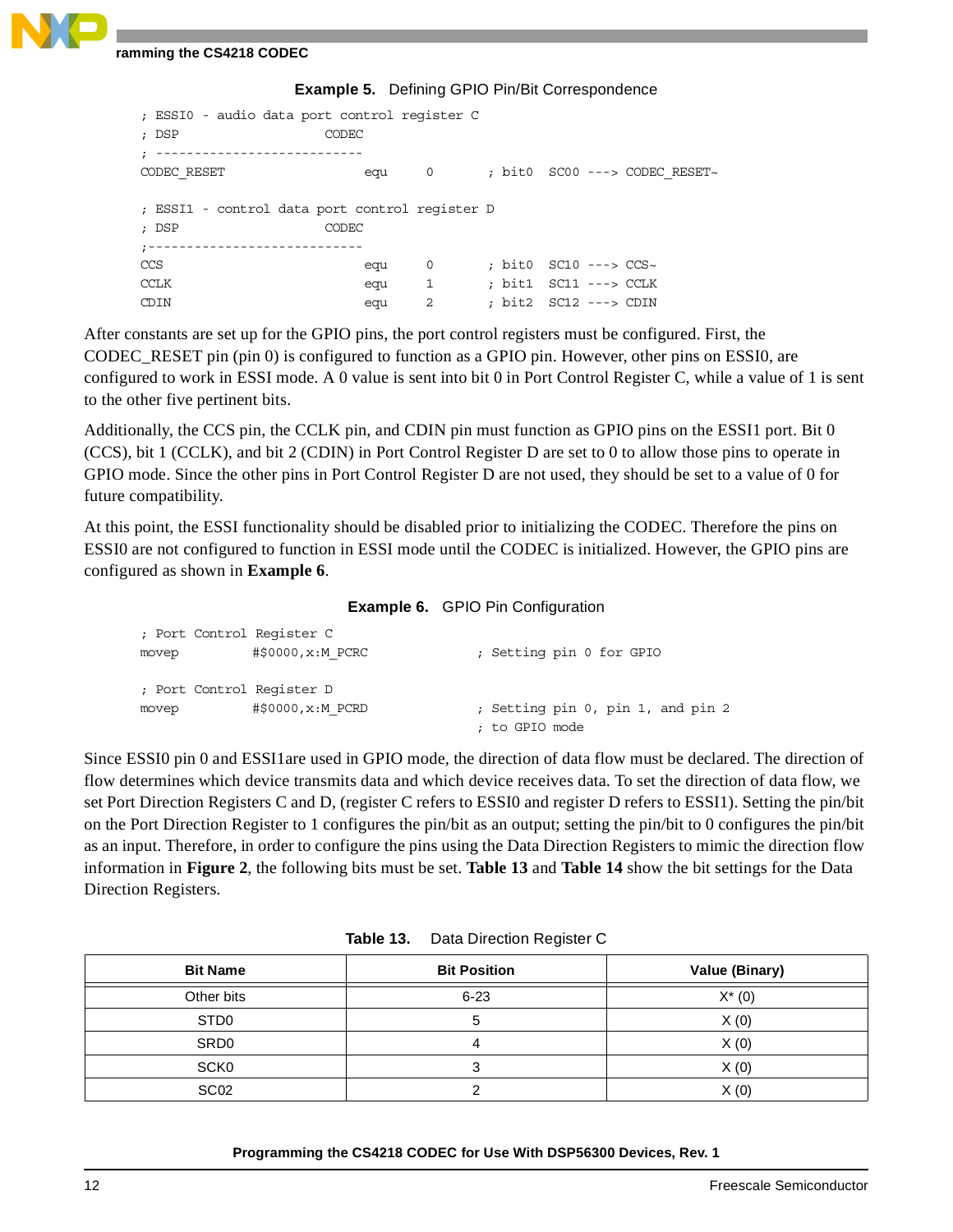

| Table 13. |  |  |  |  | Data Direction Register C (Continued) |  |
|-----------|--|--|--|--|---------------------------------------|--|
|-----------|--|--|--|--|---------------------------------------|--|

| <b>Bit Name</b>                                                                                                                |  | <b>Bit Position</b>       | Value (Binary) |  |  |
|--------------------------------------------------------------------------------------------------------------------------------|--|---------------------------|----------------|--|--|
| SC <sub>01</sub>                                                                                                               |  |                           | X(0)           |  |  |
| SC <sub>00</sub>                                                                                                               |  | 1 (CODEC RESET is output) |                |  |  |
| The X value is a "don't care" value, but for future compatibility, a value of 0 is assigned in place of don't cares.<br>Notes: |  |                           |                |  |  |

**Table 14.** Data Direction Register D

<span id="page-12-0"></span>

|        | <b>Bit Name</b>  | <b>Bit Position</b>                                                                                                  | Value (Binary)     |
|--------|------------------|----------------------------------------------------------------------------------------------------------------------|--------------------|
|        | Other bits       | $6 - 23$                                                                                                             | $X(0)^*$           |
|        | STD <sub>1</sub> | 5                                                                                                                    | X(0)               |
|        | SRD <sub>1</sub> | 4                                                                                                                    | X(0)               |
|        | SCK <sub>1</sub> | 3                                                                                                                    | X(0)               |
|        | SC <sub>12</sub> | っ                                                                                                                    | 1 (CDIN is output) |
|        | SC <sub>11</sub> |                                                                                                                      | 1 (CCLK is output) |
|        | <b>SC10</b>      | 0                                                                                                                    | 1 (CCS is output)  |
| Notes: |                  | The X value is a "don't care" value, but for future compatibility, a value of 0 is assigned in place of don't cares. |                    |

<span id="page-12-1"></span>**[Example 7](#page-12-1)** illustrates the bit settings in the Data Direction registers.

### **Example 7.** Code Form Settings in Data Direction Registers

| ; Data Direction Reqister C     |                                   |
|---------------------------------|-----------------------------------|
| movep $\#$ \$0001, $x$ : M PRRC | ; set SC00=CODEC RESET~ as output |
| ; Data Direction Reqister D     |                                   |
| movep $\#$ \$0007, $x$ :M PRRD  | ; set SC10=CCS~ as output         |
|                                 | ; set SC11=CCLK as output         |
|                                 | ; set SC12=CDIN as output         |
|                                 |                                   |

### **3.2.3 Initializing the CODEC ports**

The next step is initializing the CODEC, as follows:

- Reset the CODEC.
- Wait for the CODEC to reset.
- Send the control information for the CODEC. Note that control information needs to be sent only when a change is made to the control parameters.

To reset the CODEC, send a 0 value into the CODEC\_RESET pin. Recall that we have defined a global variable called CODEC\_RESET. Thus, to reset the CODEC, you clear the CODEC\_RESET bit in Port Data Register C on the ESSI port. In addition, set the CSS pin to 0 to notify the CODEC that control information is to be modified. Since the CODEC requires a minimum of 50 ms to reset, you typically program a delay into the DSP to allow for the CODEC to reset. **[Example 8](#page-12-2)** summarizes these procedures.

### **Example 8.** Code Format Procedures

<span id="page-12-2"></span>

| bclr | #CODEC RESET,x:M PDRC |  | : assert CODEC RESET~ (bit 0 on ESSI0) |  |  |
|------|-----------------------|--|----------------------------------------|--|--|
| bclr | #CCS,x:M PDRD         |  | : assert CCS~ (bit 0 on ESSI1)         |  |  |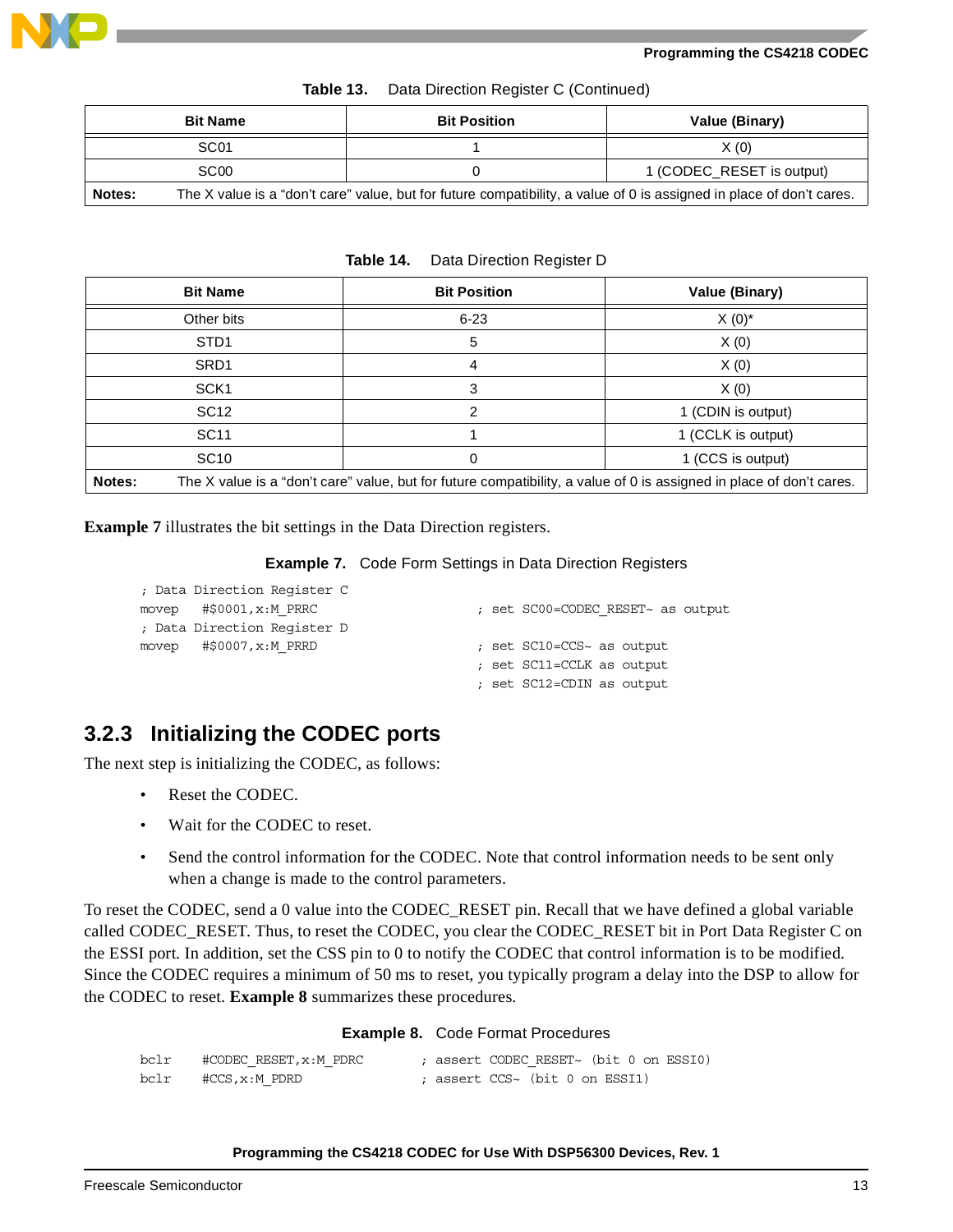```
;----reset delay for codec----
do #1000,_delay_loop
rep #1000 (a) \frac{1}{2} ; A delay greater than 50 ms
nop
_delay_loop
```
When the CODEC is reset, the CODEC control information must be sent from the DSP to the CODEC ports. However, the CODEC\_RESET pin must first be turned off (set to 1). Refer to **[Table 15](#page-13-0)** for information on the options of each bit/pin. **[Example 9](#page-13-1)** demonstrates the task of deasserting the CODEC reset.

### **Example 9.** Deasserting Code Reset

```
bset #CODEC_RESET,x:M_PDRC ; deassert CODEC_RESET~ (pin 0 on ESSI0)
```
<span id="page-13-0"></span>

| <b>Pin Name</b> | <b>Description</b>                          | <b>Values</b>                                                        |
|-----------------|---------------------------------------------|----------------------------------------------------------------------|
| ~CODEC_RESET    | Resets the CODEC                            | $0 =$ Reset CODEC<br>$1 = Disable$ Reset                             |
| <b>FSYNC</b>    | Indicates a start of a frame                | Rising edge = New Frame                                              |
| <b>SCLK</b>     | Serial clock                                | Rising Edge = data is received<br>Falling edge = data is transmitted |
| <b>SDOUT</b>    | Serial data output line                     | N/A                                                                  |
| <b>SDIN</b>     | Serial data input line                      | N/A                                                                  |
| $-CCS$          | Enables setting of CODEC control parameters | $0 =$ enabled<br>$1 =$ disabled                                      |
| <b>CDIN</b>     | Serial control information input line       | N/A                                                                  |
| <b>CCLK</b>     | Clock for control parameters                | Rising edge = control parameters sent                                |

| Table 15. | <b>CODEC Pins</b> |
|-----------|-------------------|
|-----------|-------------------|

The CODEC is now ready to receive the control information. It ignores the first set of control information sent after a reset, so a dummy set of control information is sent ahead of the correct control information. Two global variables are defined to simplify programming:

- CTRL\_WD\_HI: The high word in the control information.
- CTRL\_WD\_LO: The low word in the control information.

To send the control information from the ESSI to the CODEC, perform the following steps:

- **1.** Set up the registers to send dummy control information.
- **2.** Send the control words.
- **3.** Set up the registers to send correct control information.
- **4.** Send the control words.

<span id="page-13-2"></span>**[Example 10](#page-13-2)** illustrates these procedures.

### **Example 10.** Sending Code Information

| CTRL WD HI    | ds                | ; Upper Control word      |
|---------------|-------------------|---------------------------|
| CTRL WD LO    | ds                | ; Lower Control word      |
|               |                   |                           |
| dummy control |                   |                           |
| move          | #0, x0            |                           |
| move          | x0, x: CTRL WD HI | ; send dummy control data |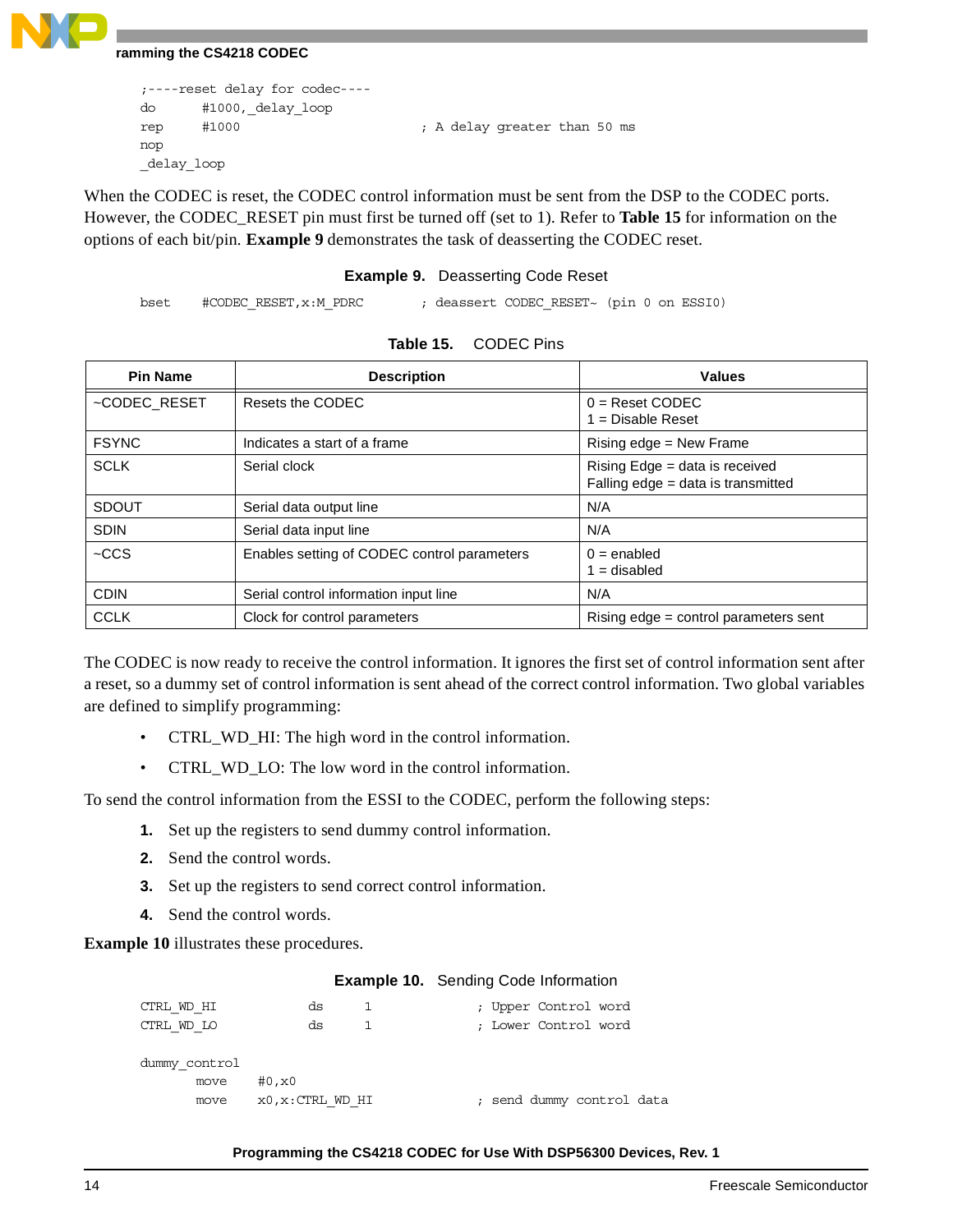

```
move x0, x: CTRL WD LO
      jsr codec_control
set_control
     move #CTRL WD 12,x0 ; recall constant set previously
                                     ; for upper control info
     move x0, x: CTRL WD HI ; set hi control word to hi constant
     move #CTRL WD 34, x0 ; recall constant set previously
                                     ; for lower control info
                                     ; set low control word to low constant
      move x0, x:CTRL WD LO ; 16 bit data aligned to bit 23
      jsr codec_control
```
The control words are sent serially to the CDIN pin of the CODEC. The codec control subroutine performs this action. Following is one method of sending in the control words:

- **1.** Clear the CCS bit to allow the CODEC to accept control information.
- **2.** Set the CCLK bit on the CODEC high (control bits are sent on the rising edge of the clock).
- **3.** Determine whether the MSB of the control information is 1 or 0.
- **4.** Send the MSB value to the CDIN pin.
- **5.** Set CCLK to low on the CODEC to start the next cycle.
- **6.** Shift-left the control word.
- **7.** Repeat 16 times.

<span id="page-14-0"></span>This procedure must be performed once for the upper 16-bit control word and then once for the lower 16-bit control word. **[Example 11](#page-14-0)** illustrates these procedures.

|  |  | <b>Example 11.</b> Sending in Control Words |
|--|--|---------------------------------------------|
|--|--|---------------------------------------------|

```
;-------------------------------------------------------------
; codec_control routine
; Input: CTRL_WD_LO and CTRL_WD_HI
; Output: CDIN
; Description: Used to send control information to CODEC
; NOTE: does not preserve the 'a' register.
;-------------------------------------------------------------
codec_control
     clr a
     bclr #CCS, x:M_PDRD ; assert CCS
     move x:CTRL_WD_HI,a1 ; upper 16 bits of control data
     jsr send_codec ; shift out upper control word
     move x:CTRL WD LO,a1 ; lower 16 bits of control data
      jsr send_codec ; shift out lower control word
     bset #CCS,x:M_PDRD ; dissert CCS
      rts
;---------------------------------------------------------------
; send_codec routine
; Input: a1 contains control information
; Ouput: sends bits to CDIN
     Description: Determines bits to send to CDIN
;---------------------------------------------------------------
send_codec 
            do #16,end_send_codec ; 16 bits per word
```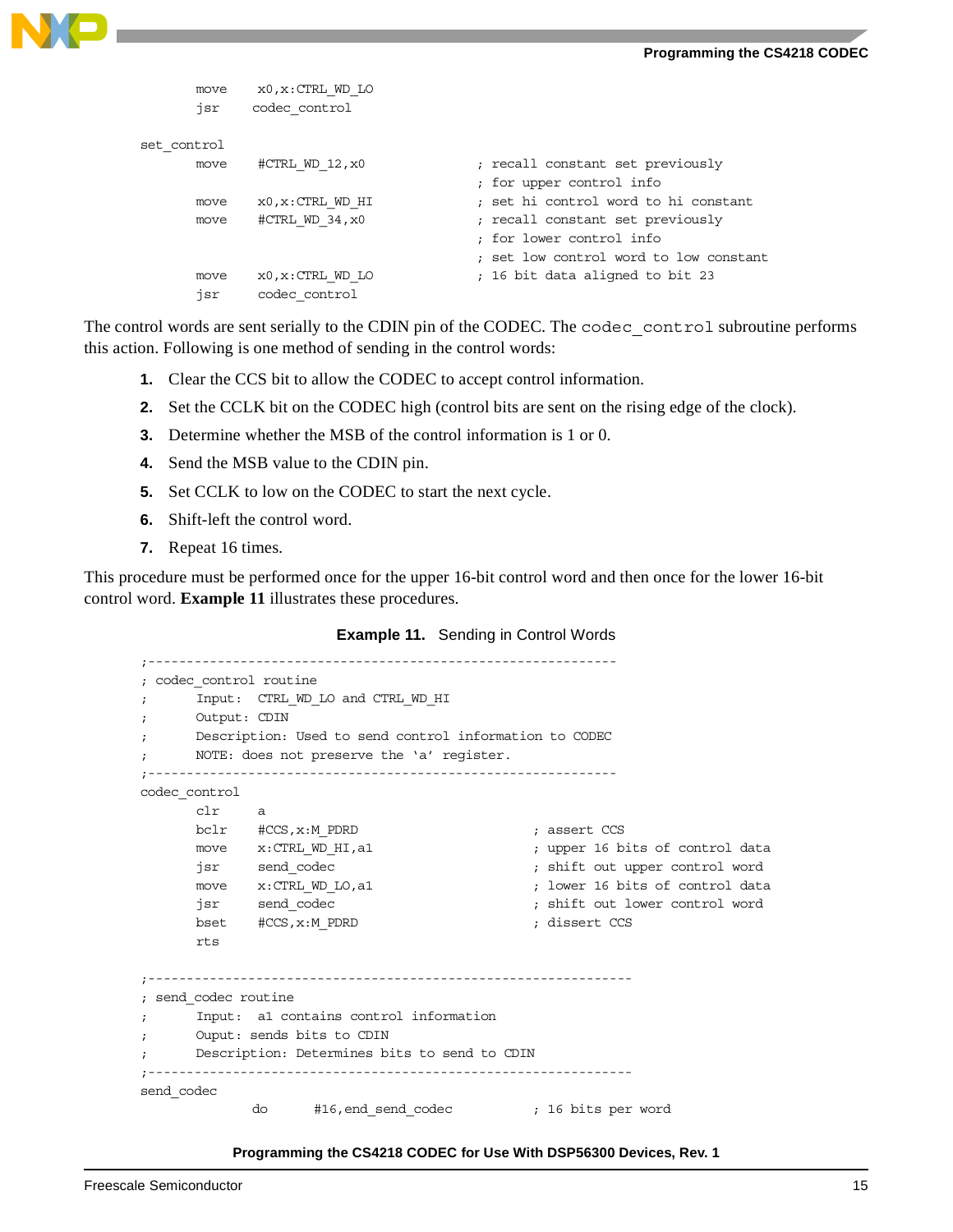|                | bset | #CCLK, x:M PDRD  | ; toggle CCLK clock high      |
|----------------|------|------------------|-------------------------------|
|                | jclr | #23, a1, bit low | ; test msb                    |
|                | bset | #CDIN, x:M PDRD  | ; send high into CDIN         |
|                | jmp  | continue         |                               |
| bit low        |      |                  |                               |
|                | bclr | #CDIN, x:M PDRD  | ; send low into CDIN          |
| continue       |      |                  |                               |
|                | rep  | #2               | ; delay                       |
|                | nop  |                  |                               |
|                | bclr | #CCLK, x:M PDRD  | ; restart cycle               |
|                | lsl  | a                | ; shift control word to 1 bit |
|                |      |                  | ; to left                     |
| end send codec |      |                  |                               |
|                | rts  |                  |                               |
|                |      |                  |                               |

The codec control subroutine performs most of the work of sending the information to the CODEC ports. First, the CSS bit is cleared to permit the modification of the control registers on the CODEC. Then the control words are loaded into registers and sent out to another subroutine that sends the data serial out to the CODEC ports. After both the upper and lower control words are sent, the CCS bit is reset to 1 to disallow changing of the control information on the CODEC.

The send codec subroutine serves as the workhorse for the codec control routine. This routine pushes the individual bits of the control words into the CODEC. First, it sets the clock (CCLK) high to allow the bit to be sent. Then it determines what the most significant bit (MSB) is and either sends in a 0 or 1 to the CDIN pin, depending on the MSB. A delay is incorporated into the routine to allow the information to be sent. Afterwards, the clock (CCLK) is set low to allow the cycle to begin again. The control word is shifted to serve the next MSB bit. These procedures are performed 16 times to serve all the bits in the control word.

### **3.2.4 Enabling Interrupts/ESSI Ports**

Once the ESSI port and CODEC ports are configured and initialized, there are just three more steps to complete the interface between the ESSI and the CODEC:

- **1.** Set the priority level of the interrupts. This parameter is determined by the application.
- **2.** Enable interrupts on the DSP.
- **3.** Enable the ESSI port.

Recall that in order to set the functionality of ESSI pin, the port control registers must be configured. Setting the corresponding pin/bit to 1 enables ESSI mode, and setting the pin/bit to 0 disables ESSI mode and enables the GPIO mode. As stated in **Section 3.2.2**[, "Configuring GPIO Pins"](#page-10-2) the following pins/bits must be configured as GPIO pins:

- CODEC\_RESET pin (bit 0 on ESSI0)
- CCS pin (bit 0 on ESSI1)
- CCLK pin (bit 1 on ESSI1)
- CDIN pin (bit 2 on ESSI1)

Therefore, on Port Control Register C, bit 0 is set to 0. Other pertinent pins should be set to 1 in order to configure the other pins as ESSI pins. On Port Control Register D, bits 0, 1, and 2 should all be set to the value of 0 to allow GPIO functionality on those pins. Because the other pins are not connected to the CODEC, the other bits do not have an effect.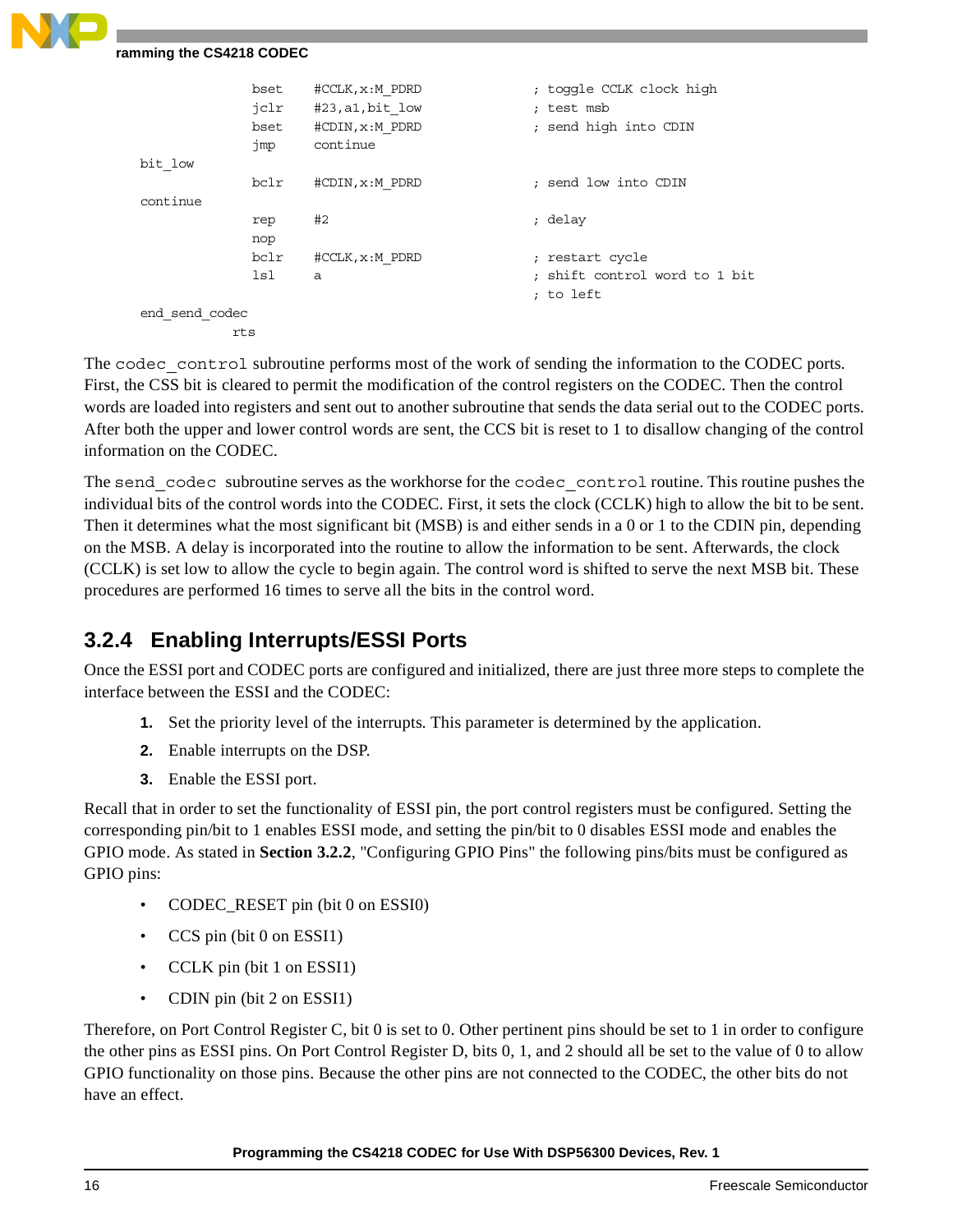

**[Example 12](#page-16-0)** demonstrates setting the interrupt priority level, enabling the priority, and setting the ESSI/GPIO functionality of the ESSI ports.

**Example 12.** ESSI Port Priority and Functionality Setting

<span id="page-16-0"></span>

|       |                                  | <b>Example 12.</b> ESSI PORT PHONG and Functionality Setting                                    |
|-------|----------------------------------|-------------------------------------------------------------------------------------------------|
| movep | $\sharp$ \$000 $c$ , $x$ : MIPRP | ; set interrupt priority level for ESSIO<br>; to 3                                              |
| andi  | #\$fc,mr                         | ; enable interrupts                                                                             |
| movep | $\#$ \$003e, $x:M$ PCRC          | : enable ESSI mode for<br>; bit 5,bit 4,bit 3,bit 2,bit 1.<br>: enable GPIO mode for<br>; bit 0 |
| movep | #\$0000, x: M PCRD               | : enable GPIO mode for<br>; bit 2, bit 1, bit 0.<br>; Other bits are don't care.                |

## **3.3 Phase III: Data Transferring Mechanism**

The three methods for transferring data from the CODEC to and from the ESSI port are polling, DMA, and interrupts. This document demonstrates only the use of interrupts.

### **3.3.1 Interrupts and Interrupt Service Routines**

The ESSI device has six interrupts:

- ESSI receive data with exception status
- ESSI receive data
- ESSI receive last slot
- ESSI transmit data with exception status
- ESSI transmit last slot
- ESSI transmit data

Each interrupt is triggered on certain status bits and is cleared by performing an interrupt service routine. The following sections explain what specific status bits trigger the interrupts and what must be done to clear the interrupts. For details on the properties and functionality of each type of interrupt and how to set up the interrupt service routines, refer to the DSP563xx EVM user's manual.

### **3.3.2 ESSI Receive Data with Exception Status Interrupt**

The interrupt occurs when the following properties are true:

- The receive exception interrupt is turned on (CRB[23]).
- The receive data register is full.
- A receiver overrun error occurs.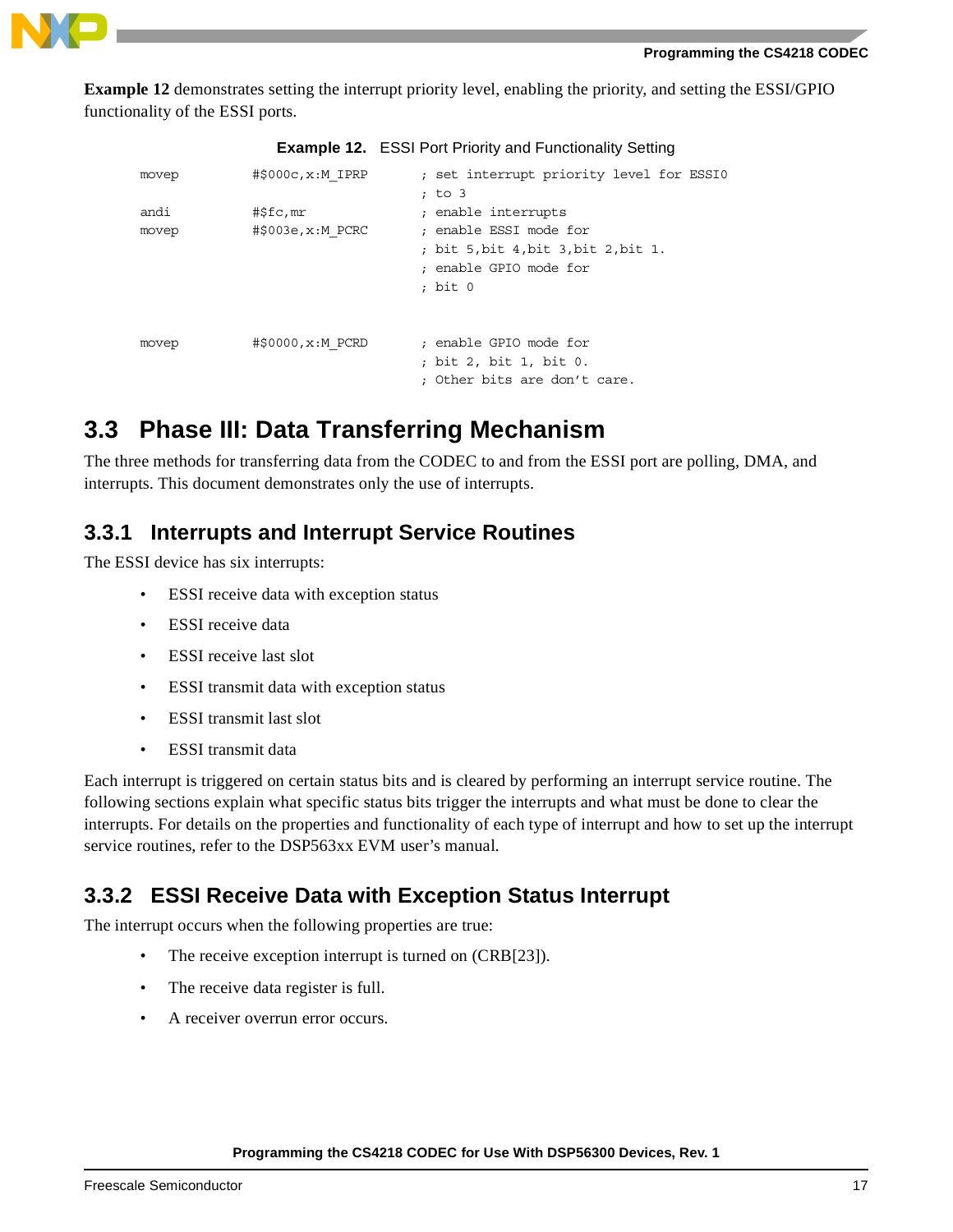The interrupt is triggered when the receiver overrun bit is set. When the interrupt is serviced, you must first clear the receiver overrun bit (SSISR0[5]) and then receive the Receive BUFFER. Perform the following steps:

- **1.** Clear the receive overrun bit.
- **2.** Save the necessary context.
- **3.** Load the receive buffer pointer.
- **4.** Move the received data to the receive buffer.
- **5.** Update the receive buffer pointer.
- **6.** Restore context.

<span id="page-17-0"></span>**[Example 13](#page-17-0)** illustrates the procedures for servicing the ESSI Exception Status interrupt.

| ; ESSI Receive Data with Exception Interrupt Service Routine |                   |                                        |  |  |  |  |
|--------------------------------------------------------------|-------------------|----------------------------------------|--|--|--|--|
|                                                              |                   |                                        |  |  |  |  |
|                                                              |                   |                                        |  |  |  |  |
| ssi rxe isr                                                  |                   |                                        |  |  |  |  |
|                                                              |                   | : Clear receives overrun bit           |  |  |  |  |
| bclr                                                         |                   |                                        |  |  |  |  |
|                                                              | #5,x:M SSISRO     | ; (M SSISRO refers to status register) |  |  |  |  |
|                                                              |                   | ; explicitly clears overrun flag       |  |  |  |  |
|                                                              |                   |                                        |  |  |  |  |
|                                                              |                   | ; Save Context                         |  |  |  |  |
| move                                                         | $r0, x: (r7) +$   | ; Save r0 to the stack.                |  |  |  |  |
| move                                                         | $m0, x: (r7) +$   | ; Save m0 to the stack.                |  |  |  |  |
| move                                                         | $#1$ , m $0$      | ; Modulus 2 buffer.                    |  |  |  |  |
|                                                              |                   |                                        |  |  |  |  |
|                                                              |                   |                                        |  |  |  |  |
| move                                                         | $x: RX$ PTR, $r0$ | ; Load the pointer to the rx buffer.   |  |  |  |  |
|                                                              |                   |                                        |  |  |  |  |
| nop                                                          |                   | ; Delay                                |  |  |  |  |
|                                                              |                   |                                        |  |  |  |  |
|                                                              |                   | ; Move received data to receive buffer |  |  |  |  |
| movep                                                        | x:M RX0,x:(r0)+   |                                        |  |  |  |  |
|                                                              |                   |                                        |  |  |  |  |
| move                                                         | $r0, x: RX$ PTR   | ; Update rx buffer pointer.            |  |  |  |  |
|                                                              |                   | ; Restore Context                      |  |  |  |  |
| move                                                         | $x:-(r7)$ , mO    | ; Restore m0.                          |  |  |  |  |
| move                                                         | $x:-(r7)$ , r0    | ; Restore r0.                          |  |  |  |  |
| rti                                                          |                   |                                        |  |  |  |  |

### **Example 13.** Servicing the ESSI Exception Status Interrupt

### **3.3.3 ESSI Receive Data Interrupt**

The interrupt occurs when the following properties are true:

- The receive interrupt is turned on (CRB[19])
- The receive data register is full

To service the interrupt, you must receive the data in the following steps:

- **1.** Save the necessary context.
- **2.** Load the receive buffer pointer.
- **3.** Move the received data to the receive buffer.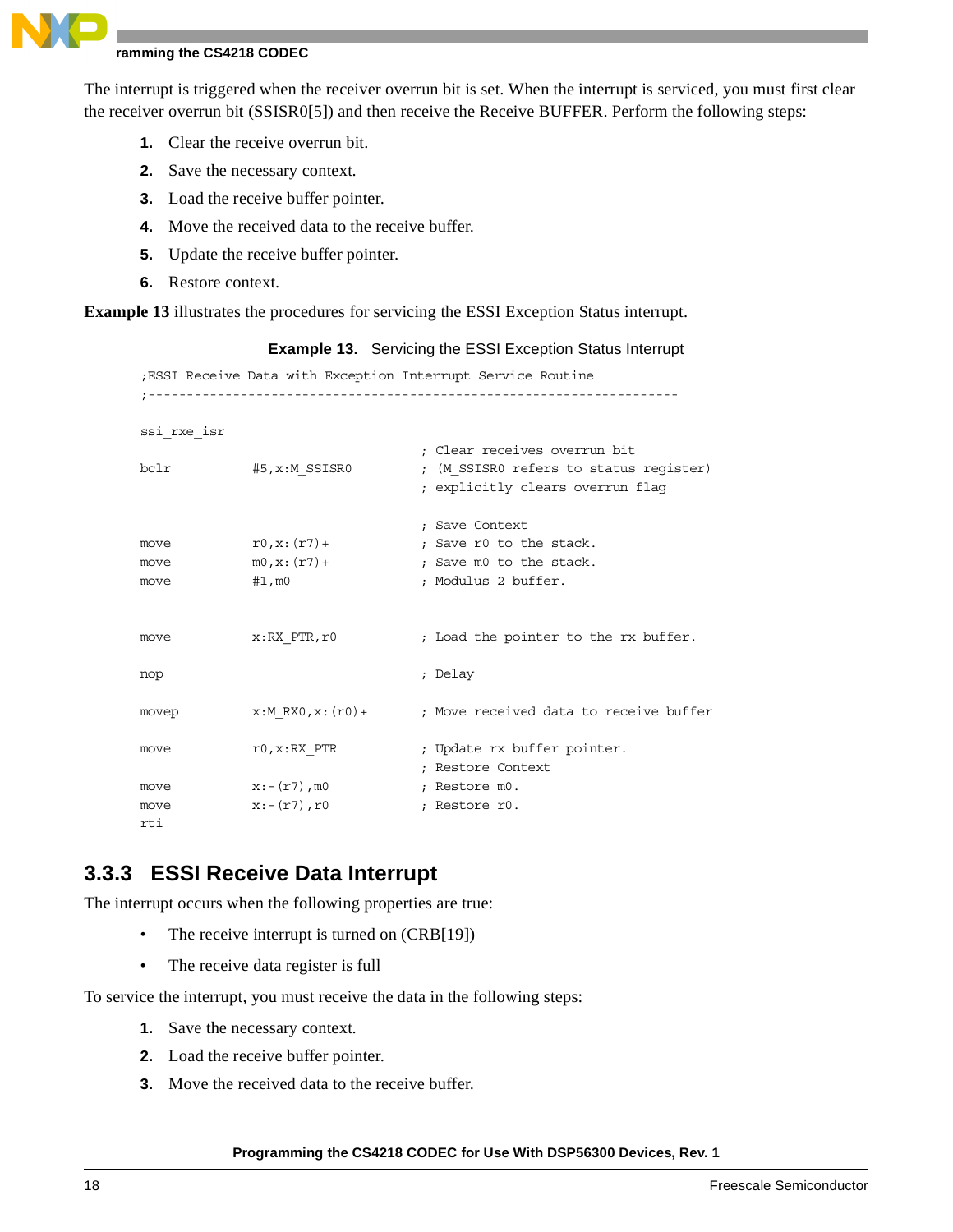

- **4.** Update the receive buffer pointer.
- **5.** Restore context.

<span id="page-18-0"></span>**[Example 14](#page-18-0)** illustrates the procedures for servicing the ESSI Receive Data interrupt.

```
Example 14. Servicing the ESSI Receive Data Interrupt
```

```
;ESSI Receive Data Interrupt Service Routine
;---------------------------------------------------------------------
ssi_rx_isr
                               ; Save Context
move r0, x: (r7) ; Save r0 to the stack.
move m0, x: (r7) ; Save m0 to the stack.
move #1, m0 ; Modulus 2 buffer.
move x: RX PTR,r0 ; Load the pointer to the rx buffer.
nop ; Delay 
movep x:M RX0, x:(r0)+ ; Move received data to receive buffer
move r0, x: RX PTR r0, r0, x: RX PTR r1, y2, z3, z4 in Update rx buffer pointer.
                                ; Restore Context
move x:-(r7), m0 ; Restore m0.
move x:-(r7), r0 ; Restore r0.
```
rti

### **3.3.4 ESSI Receive Last Slot Interrupt**

The interrupt occurs when the following properties are true:

- The receive last slot interrupt is turned on (CRB[21]).
- The last time slot ends.

The receive last slot interrupt guarantees that the previous frame has been serviced and the next frame is ready to be serviced. The interrupt allows the programmer to redefine pointers to the buffer to be reset so that a new frame can be serviced. To prepare for the next frame, follow these steps:

- **1.** Save Context.
- **2.** Reset the receive buffer.
- **3.** Restore context.

<span id="page-18-1"></span>**[Example 15](#page-18-1)** demonstrates the steps required for servicing the ESSI Receive Last Slot interrupt.

### **Example 15.** Servicing the ESSI Receive Last Slot Interrupt

; receive last slot interrupt service routine

```
ssi_rxls_isr
                                 ; Save context
move r0, x: (r7) ; Save r0 to the stack.
move #RX_BUFF_BASE,r0 ; Reset rx buffer pointer just in
```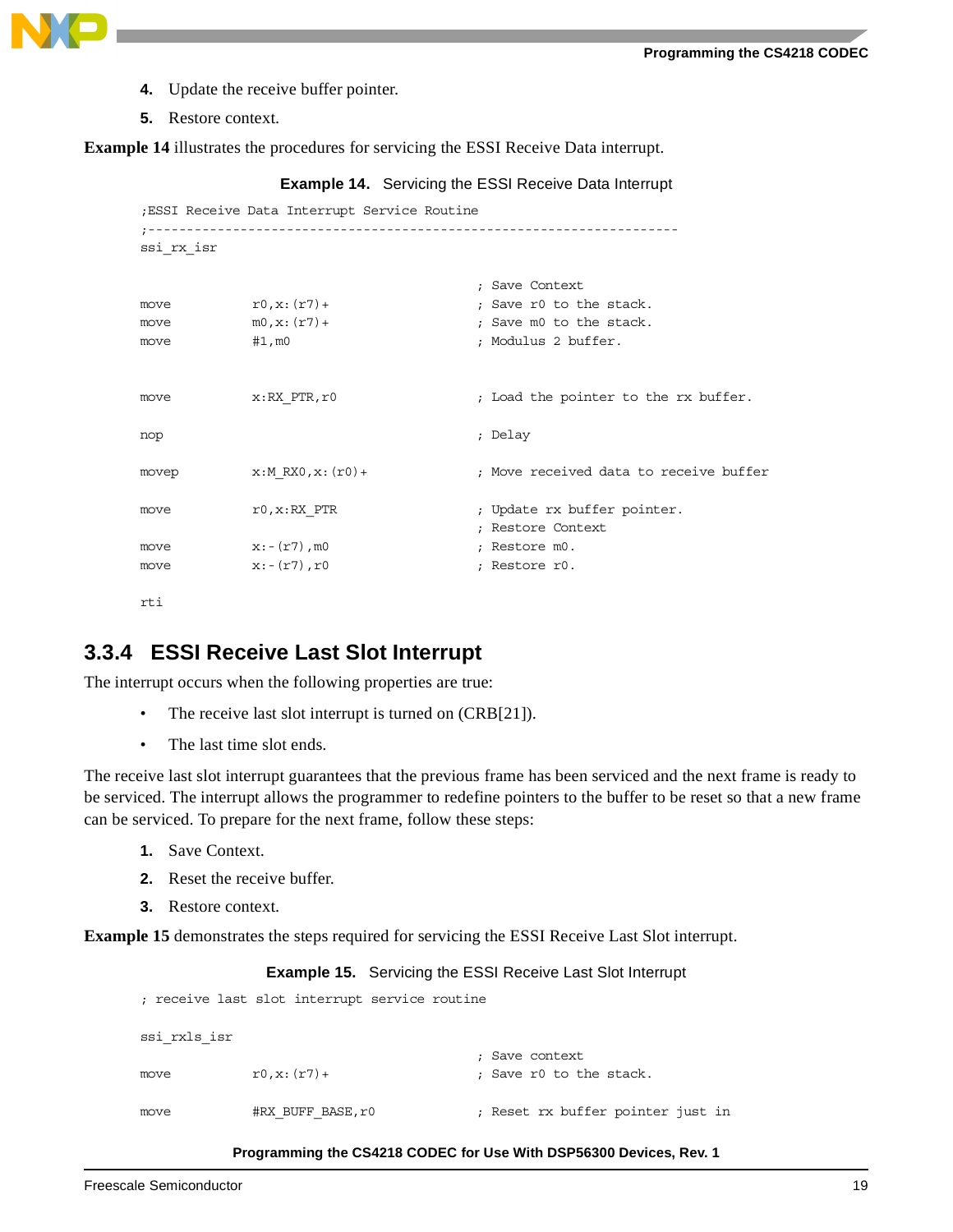```
; case it was corrupted.
move r0, x: RX PTR r0, r0, x: RX PTR r1, y2, z3, z4 in Update rx buffer pointer.
move x:-(r7),r0 ; Restore r0.
rti
```
### **3.3.5 ESSI Transmit Data with Exception Status Interrupt**

The interrupt occurs when the following properties are true:

- The transmit exception interrupt is turned on (CRB[22]).
- The transmit data register is empty.
- A transmit underrun error occurs.

The interrupt is triggered when the transmit underrun bit is set. When the interrupt is serviced, you must first clear the transmit underrun bit (SSISR0[4]) and then transmit the transmit BUFFER, as follows:

- **1.** Clear the transmit underrun bit.
- **2.** Save the necessary context.
- **3.** Load the transmit buffer pointer.
- **4.** Move the transmit buffer data to the transmit register.
- **5.** Update the transmit buffer pointer.
- **6.** Restore context.

<span id="page-19-0"></span>**[Example 16](#page-19-0)** illustrates the procedures for servicing the ESSI Transmit Data With Exception Status interrupt.

**Example 16.** Servicing the ESSI Transmit Data with Exception Status Interrupt

; transmit data with exception status interrupt service routine

```
ssi_txe_isr
                            ; Clear underrun bit
bclr #4, x:M SSISR0 ; (M SSISR0 pointers to status register)
                            ; Save Context
move r0, x: (r7)+ ; Save r0 to the stack.
move m0, x: (r7)+ ; Save m0 to the stack.
move #1, m0 ; Modulus 2 buffer.
                            ; Load transmit pointer to transmit ; 
                            ; buffer
move x:TX PTR,r0 ; Load the pointer to the tx buffer.
nop ; delay
                            ; Move Transmit buffer data to transmit 
                            ; register
movep x: (r0) +, x:M TX00 ; SSI transfer data register.
                            ; Update transmit buffer pointer
move r0, x: TX PTR ; Update tx buffer pointer.
                            ; Restore Context
```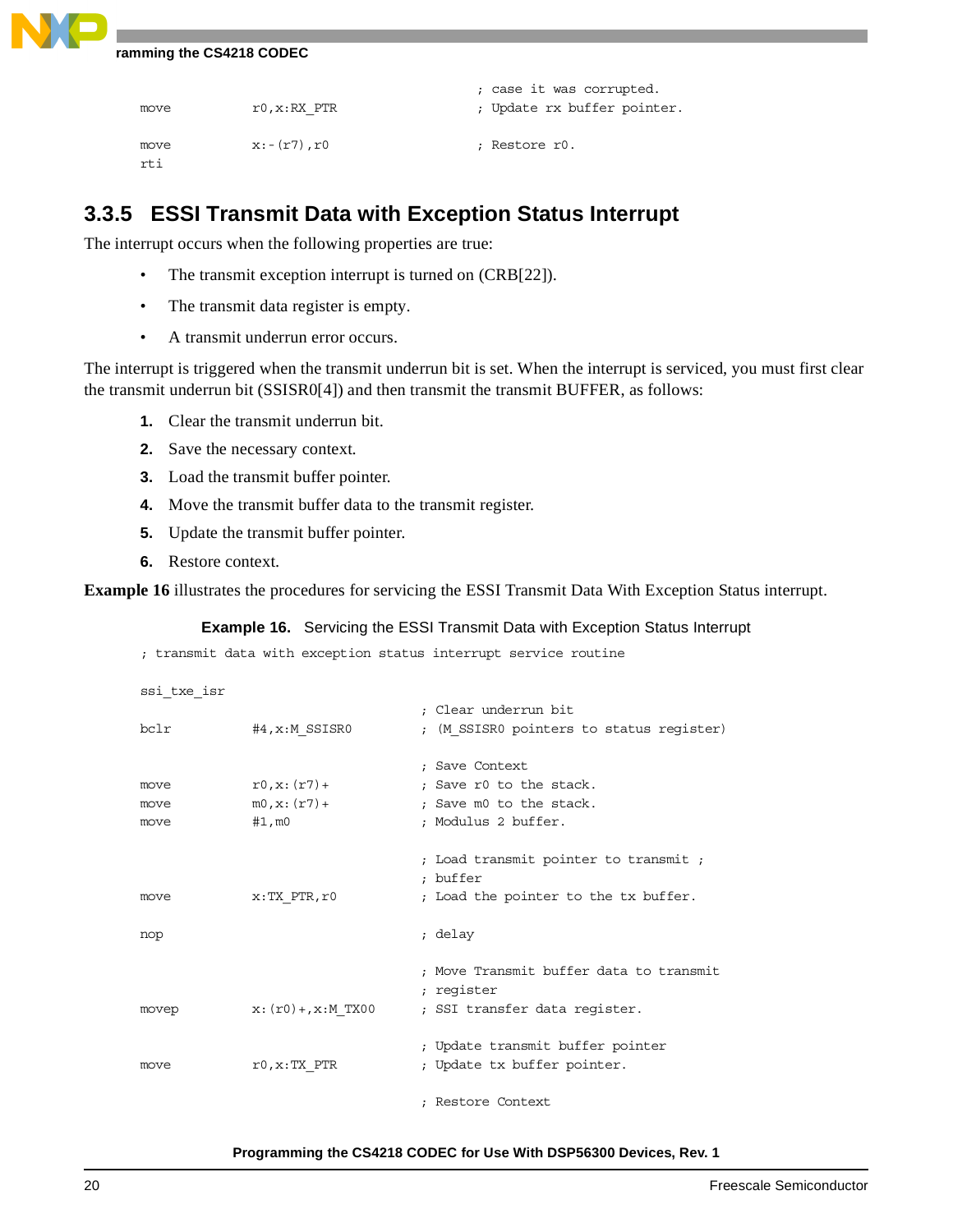

```
move x:-(r7), m0 ; Restore m0.
move x:-(r7),r0 ; Restore r0.
rti
```
### **3.3.6 ESSI Transmit Last Slot Interrupt**

The interrupt occurs when the following properties are true:

- The transmit last slot interrupt is turned on (CRB[20]).
- The last time slot begins.

The use of the Transmit Last Slot interrupt guarantees that the previous frame has been serviced and the next frame is ready to be serviced. The interrupt allows the programmer to redefine pointers to the buffer to be reset so that a new frame can be serviced. To prepare for the next frame the following steps are followed:

- **1.** Save context.
- **2.** Reset the transmit buffer.
- **3.** Restore context.

<span id="page-20-0"></span>**[Example 17](#page-20-0)** illustrates the procedures for servicing the ESSI Transmit Last Slot interrupt.

```
Example 17. ESSI Transmit Last Slot Interrupt Service
; transmit last slot interrupt service routine
ssi_txls_isr
                                     ; Save Context
move r0, x: (r7) ; Save r0 to the stack.
                                     ; Reset Transmit buffer pointer
move #TX_BUFF_BASE,r0 ; Reset pointer.
move r0, x: TX PTR \qquad ; Reset tx buffer pointer just in
                                     ; case it was corrupted.
```
; Restore Context

move  $x:-(r7),r0$  ; Restore r0. rti

### **3.3.7 ESSI Transmit Data Interrupt**

The interrupt occurs when the following properties are true:

- The receive interrupt is turned on (CRB[18]).
- The transmit data register is empty.

To service the interrupt, the you must transmit the data, as follows:

- **1.** Save the necessary context.
- **2.** Load the transmit buffer pointer.
- **3.** Move the transmit buffer data to the transmit register.
- **4.** Update the transmit buffer pointer.
- **5.** Restore context.

**[Example 18](#page-21-0)** illustrates the procedures for servicing the ESSI Transmit Data interrupt.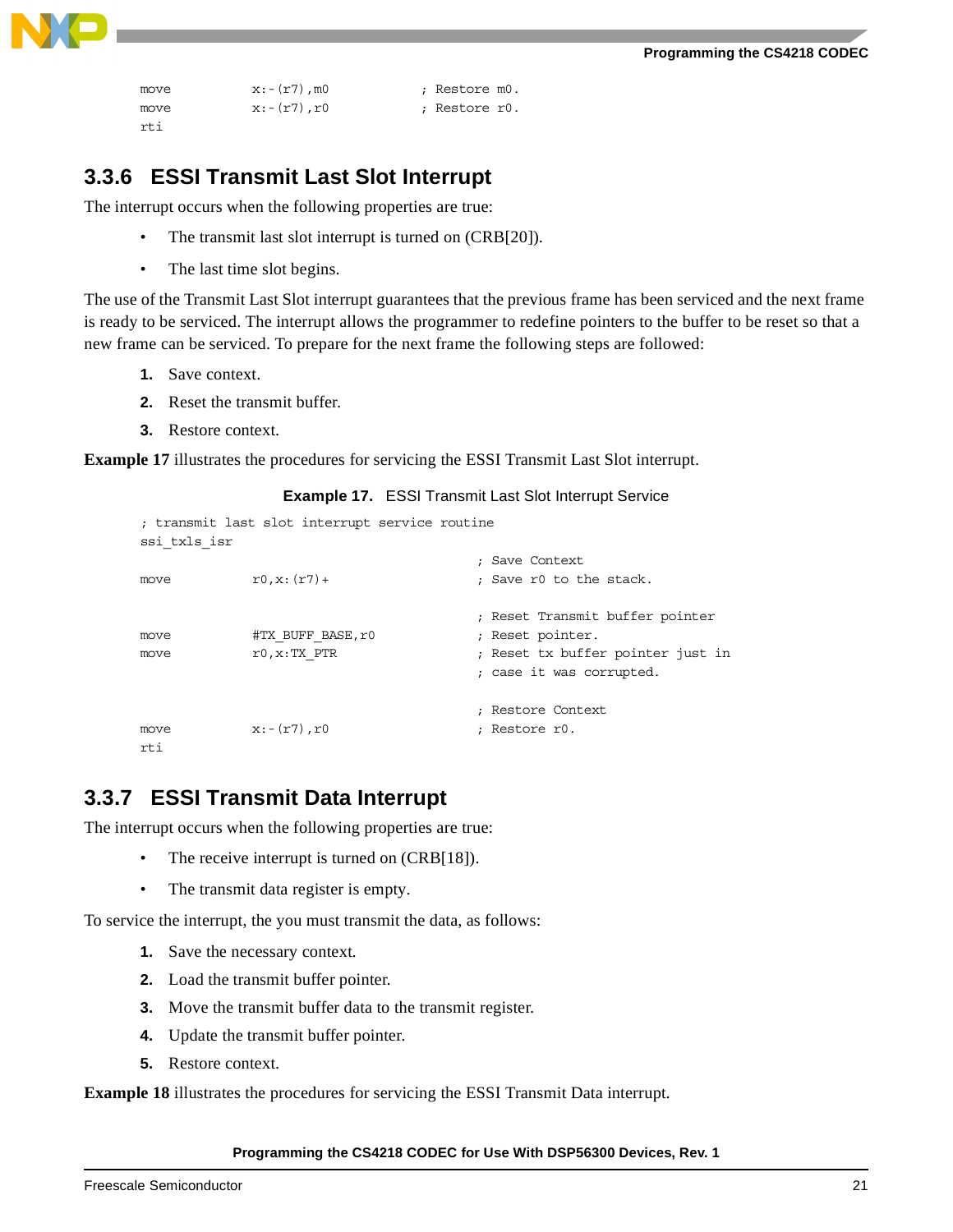```
Example Application
```

```
Example 18. Servicing the ESSI Transmit Data Interrupt
```

```
; transmit data interrupt service routine
ssi_tx_isr
; Save Context
move r0, x: (r7) + r2, x: (r7) ; Save r0 to the stack.
move m0, x: (T7) ; Save m0 to the stack.
move #1, m0 ; Modulus 2 buffer.
move x:TX\_PTR,r0 ; Load the pointer to the tx
                              ; buffer.
nop ; delay
movep x: (r0) + r x : M_T X00 ; SSI transfer data register.
move r0, x:TX PTR \qquad \qquad ; Update tx buffer pointer.
                              ;Restore Context
move x:-(r7), m0 ; Restore m0.
move x:-(r7),r0 ; Restore r0.
```
rti

## **4 Example Application**

An example program is provided to illustrate the use of the CODEC. The following files are included in a package to be distributed with this document:

- Ioequ.asmImportant I/O equates
- Intequ.asm Interrupt equates for the DSP EVM modules
- Ada equ.asmEquates to initialize the CODEC
- Ada\_Init.asm Initialization code for the ESSI and CODEC
- Vectors.asmVector table for the DSP EVM modules
- Echo.asmSample code that illustrates DSP processing

These files include all the procedures discussed in **Section 2.3**[, "Digital Interface \(ESSI – CODEC\)"](#page-3-2)and **[Section 3](#page-5-1)**, ["Programming the CS4218 CODEC".](#page-5-1) They assist you to quickly generate an application using the CS4218 CODEC. If a desired property in the control information is needed, you can make simple modifications to these files.

## **4.1 Echo Program**

The echo program example simulates an echo of an input signal using a number of time-delayed samples. To implement a time-delayed echo on the DSP, a sample is fed into the DSP from the CODEC. The new sample is divided by two to maintain stability and then added to a time-delayed sample. The sum of the signals is again divided by two and then sent out to the CODEC. **[Figure 3](#page-22-0)** displays the block diagram of this process.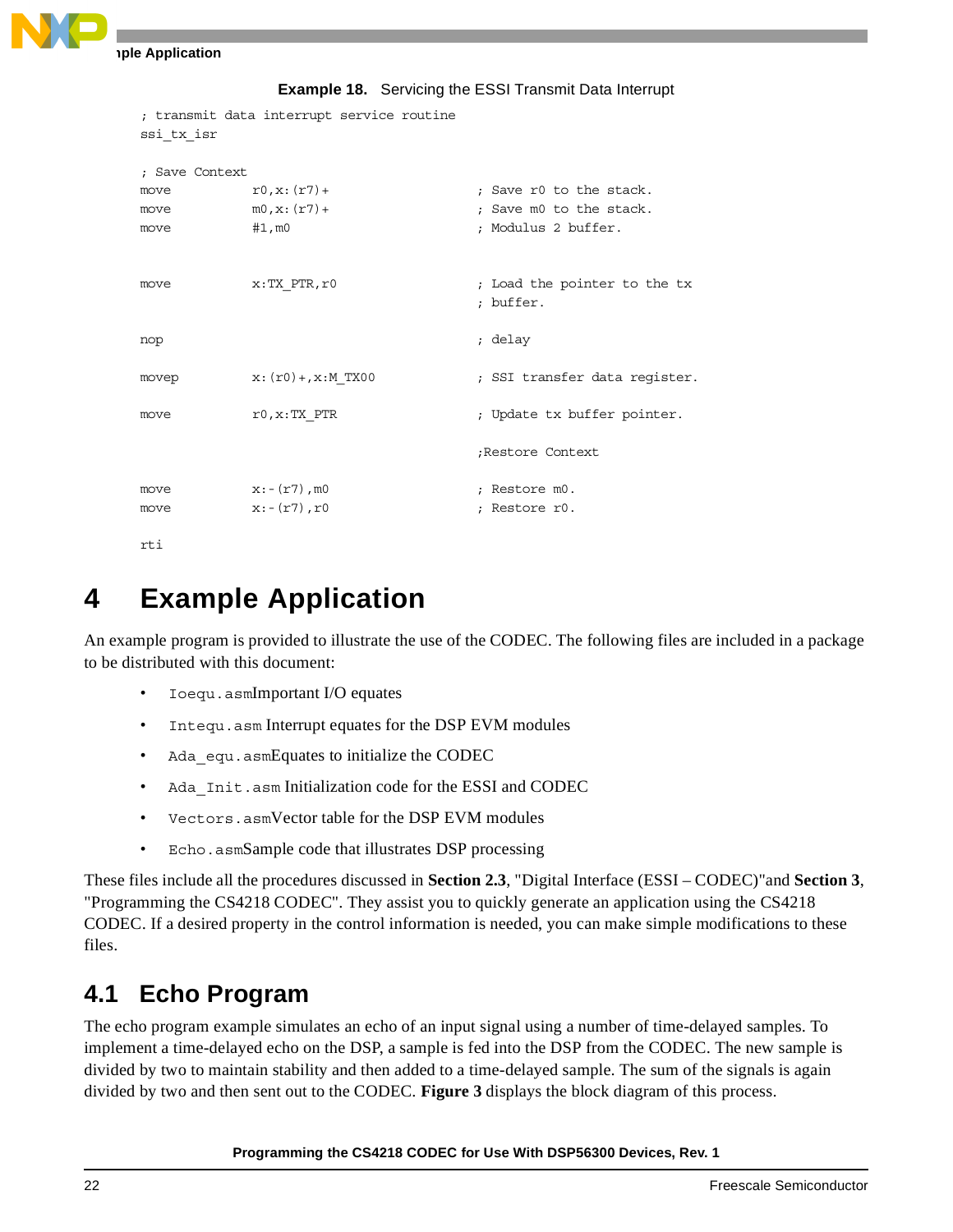



**Figure 3.** Block Diagram of a Delayed Sample (Echo)

### <span id="page-22-0"></span>**4.2 Echo Code**

The control information constants for the CODEC must be defined, as follows:

- **1.** Include CODEC and I/O files.
- **2.** Define transmit and receive buffer and pointers.
- **3.** Define CODEC control constants.

<span id="page-22-1"></span>**[Example 19](#page-22-1)** illustrates the tasks of including initialization and interface files, defining transmit and receive buffers and pointers, and setting up control word constants.

```
Example 19. Include, Define, and Set-Up Tasks
```

```
;*********************************************************************
     nolist
     include 'ioequ.asm'
     include 'intequ.asm'
     include 'ada_equ.asm'
      include 'vectors.asm' 
      list
;*********************************************************************
;---Buffer for talking to the CS4218
      org x:$0
RX_BUFF_BASE equ *
RX_data_1_2 ds 1 ; data time slot 1/2 for RX ISR (left audio)
RX_data_3_4 ds 1 ; data time slot 3/4 for RX ISR (right audio)
TX_BUFF_BASE equ *
TX_data_1_2 ds 1 ; data time slot 1/2 for TX ISR (left audio)
TX_data_3_4 ds 1 ; data time slot 3/4 for TX ISR (right audio)
RX_PTR ds 1 ; Pointer for rx buffer
TX PTR ds 1 ; Pointer for tx buffer
CTRL_WD_12 equ MIN_LEFT_ATTN+MIN_RIGHT_ATTN+LIN2+RIN2
CTRL_WD_34 equ MIN_LEFT_GAIN+MIN_RIGHT_GAIN
```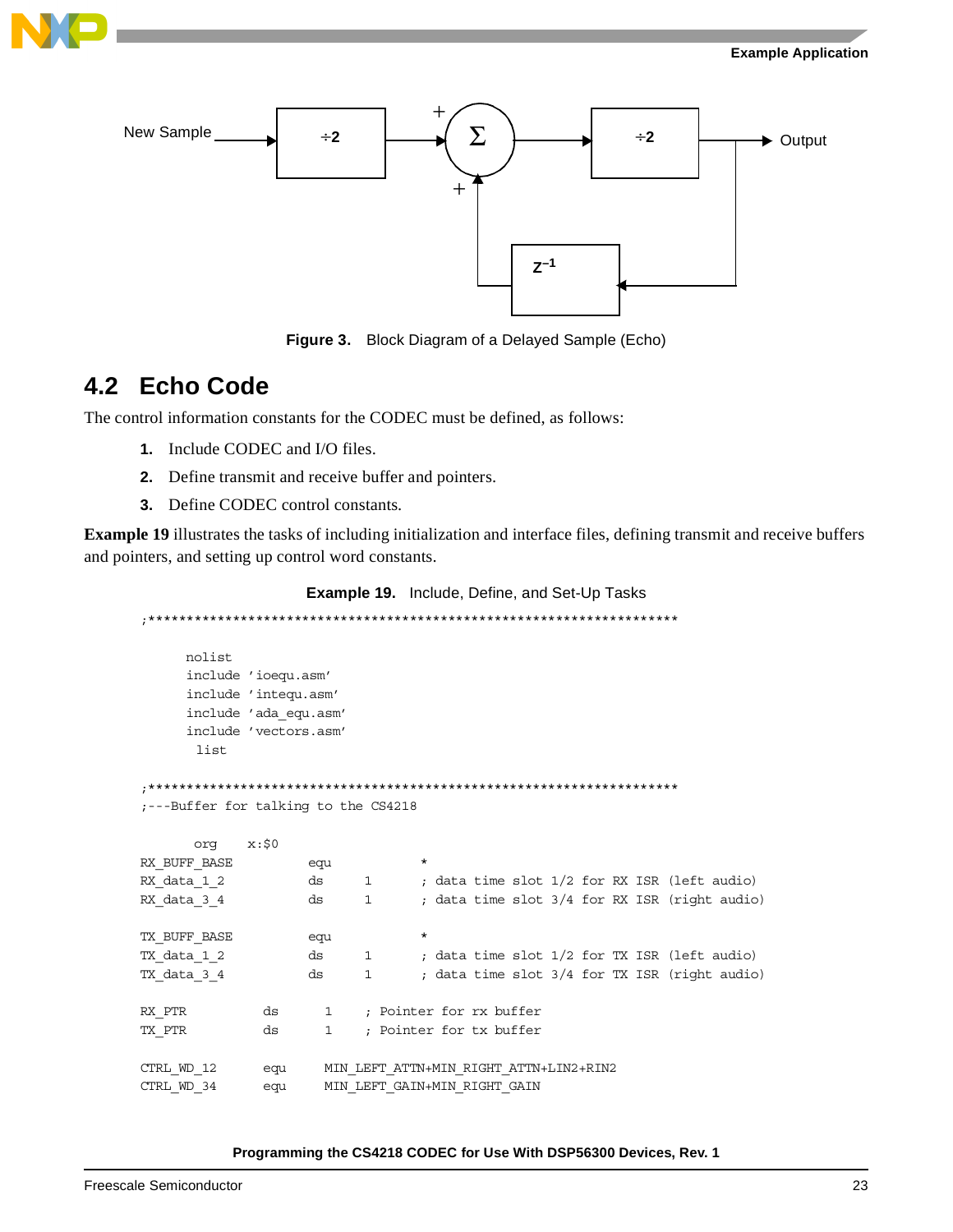

### **Example Application**

After the constants are set up for the CODEC, the DSP is set up and initialized, as follows:

- **1.** Notify the DSP of the speed at which the PLL is running. For this application the PLL is set to 86.016MHz.
- **2.** Mask the interrupts with the correct values.
- **3.** Initialize the hardware stack pointer.
- **4.** Operate DSP on Mode 0.
- **5.** Initialize the data interrupt stack pointer, which is the stack used in the ISR for the CODEC.
- **6.** Assert linear addressing for the stack pointer used by the data interrupts.

<span id="page-23-0"></span>**[Example 20](#page-23-0)** illustrates the initialization of the DSP.

| <b>Example 20.</b> DSP Initialization Procedure |
|-------------------------------------------------|
|                                                 |

| org   | p: \$100 |                      |                                    |
|-------|----------|----------------------|------------------------------------|
| START |          |                      |                                    |
| main  |          |                      |                                    |
|       | movep    | #\$040006, x: M PCTL | ; PLL 7 X 12.288 = 86.016MHz       |
|       | ori      | #3,mr                | mask interrupts                    |
|       | movec    | #0, sp               | ; clear hardware stack pointer     |
|       | move     | $#0$ , om $r$        | ; operating mode 0                 |
|       | move     | #\$40,r7             | ; initialize stack pointer for ISR |
|       | move     | #-1,m7               | ; linear addressing                |

<span id="page-23-1"></span>After the DSP is initialized, the CODEC must be initialized. Using the supplied code, you can make a jump statement to start the CODEC/ESSI initialization routine. **[Example 21](#page-23-1)** demonstrates this procedure.

### **Example 21.** Initializing CODEC/ESSI

```
jsr ada init ;initialize CODEC/ESSI
```
<span id="page-23-2"></span>The DSP and CODEC are ready to receive, process, and transmit data. The echo implementation requires that a buffer be set up and initialized. The code in **[Example 22](#page-23-2)** performs these steps.

### **Example 22.** Setting Up and Initializing Buffer

| move<br>move | #\$0400,r4<br>#\$03FF, m4 | ; start echo buffer at \$400<br>; make echo buffer 1024 deep |
|--------------|---------------------------|--------------------------------------------------------------|
| clr          | a                         | ; clear a                                                    |
| rep          | #\$03FF                   | ; clear the echo buffer                                      |
| move         | $a, l: (r4) +$            |                                                              |

To receive data from the ESSI port, data is received at the beginning of the frame. Check the status bits to ensure that data receive starts at the beginning of the frame and not in the middle. Once a receive frame synchronization is detected, data can move through the receive memory location, RX\_BUFF\_BASE. Then, the data can be processed and moved into the transmit pointer. All of these procedures can be implemented in an infinite loop to receive, process, and transmit the data continuously. **[Example 23](#page-23-3)** illustrates the implementation of the echo program.

**Example 23.** Implementation of Echo Program

<span id="page-23-3"></span>echo\_loop

| iset  | $#3, x: M$ SSISR0, $*$ |  |  | ; wait for rx frame sync |  |
|-------|------------------------|--|--|--------------------------|--|
| iclr  | $#3, x: M$ SSISR0, $*$ |  |  | ; wait for rx frame sync |  |
| clr a |                        |  |  |                          |  |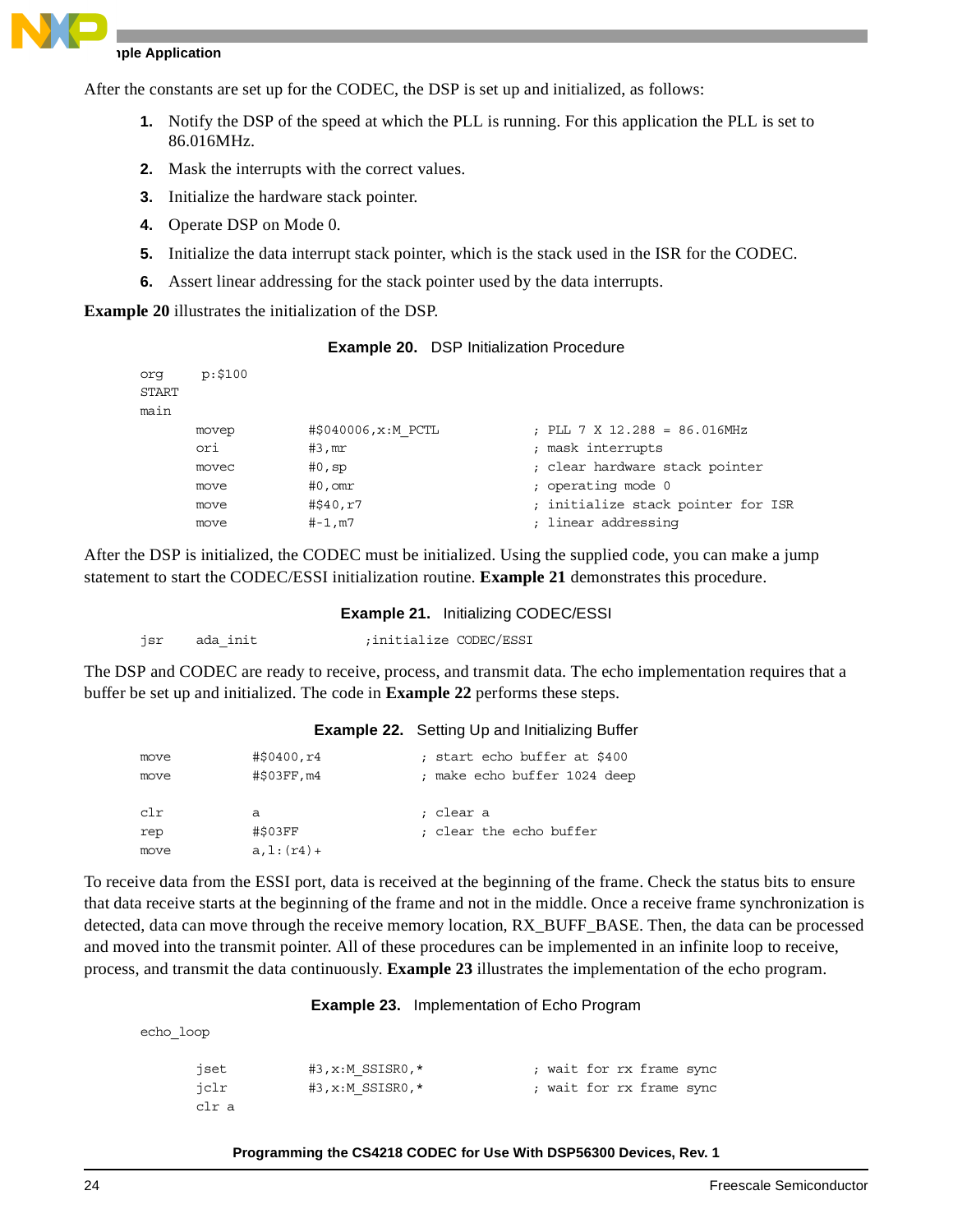



|      | clr b |                      |                  |                 |                                   |
|------|-------|----------------------|------------------|-----------------|-----------------------------------|
|      | move  | x:RX BUFF BASE,a     |                  | ; receive left  |                                   |
|      | move  | x:RX BUFF BASE+1,b   |                  | ; receive right |                                   |
|      | asr   | а                    | $x: (r4)$ , $x0$ |                 | ; divide them by 2 and get oldest |
|      | asr   | b                    | y: (r4), y0      |                 | ; samples from buffer             |
|      | add   | x0,a                 |                  |                 | ; add the new samples and the old |
|      | add   | y0,b                 |                  |                 |                                   |
|      | asr   | $\mathsf{a}$         |                  |                 | ; reduce magnitude of new data    |
|      |       |                      |                  |                 | ; (to ensure stability)           |
|      | asr   | $\mathbf b$          |                  |                 |                                   |
|      | move  | a, x: (r4)           |                  |                 | ; save the altered samples        |
|      | move  | $b, y: (r4) +$       |                  |                 | ; and bump the pointer            |
|      | move  | a, x: TX BUFF BASE   |                  | ; transmit left |                                   |
|      | move  | b, x: TX BUFF BASE+1 |                  | transmit right; |                                   |
|      |       |                      |                  |                 |                                   |
|      | jmp   | echo loop            |                  |                 |                                   |
| echo |       |                      |                  |                 |                                   |

The data is quickly divided by two after it is received from the left and right channels. Then the left and right channels are added to the time-delayed samples, which are stored on the echo buffer. The magnitude is reduced by two, and the echo buffer is updated with the newest output sample. The left-and-right processed channels are then sent to the transmit buffers and on to the ESSI port and finally to the CODEC. The procedures loop infinitely until manually stopped. **[Example 24](#page-24-0)** combines all the separate pieces of the echo code into an application that performs the time-delayed echo.

#### **Example 24.** Application of Echo Code

<span id="page-24-0"></span>;\*\*\*\*\*\*\*\*\*\*\*\*\*\*\*\*\*\*\*\*\*\*\*\*\*\*\*\*\*\*\*\*\*\*\*\*\*\*\*\*\*\*\*\*\*\*\*\*\*\*\*\*\*\*\*\*\*\*\*\*\*\*\*\*\*\*\*\*\* nolist include 'ioequ.asm' include 'intequ.asm' include 'ada\_equ.asm' include 'vectors.asm' list ;\*\*\*\*\*\*\*\*\*\*\*\*\*\*\*\*\*\*\*\*\*\*\*\*\*\*\*\*\*\*\*\*\*\*\*\*\*\*\*\*\*\*\*\*\*\*\*\*\*\*\*\*\*\*\*\*\*\*\*\*\*\*\*\*\*\*\*\*\* ;---Buffer for talking to the CS4218 org x:\$0 RX\_BUFF\_BASE equ RX\_data\_1\_2 ds 1 ; data time slot 1/2 for RX ISR (left audio) RX\_data\_3\_4 ds 1 ; data time slot 3/4 for RX ISR (right audio) TX\_BUFF\_BASE equ \* TX\_data\_1\_2 ds 1 ; data time slot 1/2 for TX ISR (left audio) TX\_data\_3\_4 ds 1 ; data time slot 3/4 for TX ISR (right audio) RX PTR ds 1 ; Pointer for rx buffer TX PTR ds 1 ; Pointer for tx buffer CTRL\_WD\_12 equ MIN\_LEFT\_ATTN+MIN\_RIGHT\_ATTN+LIN2+RIN2 CTRL\_WD\_34 equ MIN\_LEFT\_GAIN+MIN\_RIGHT\_GAIN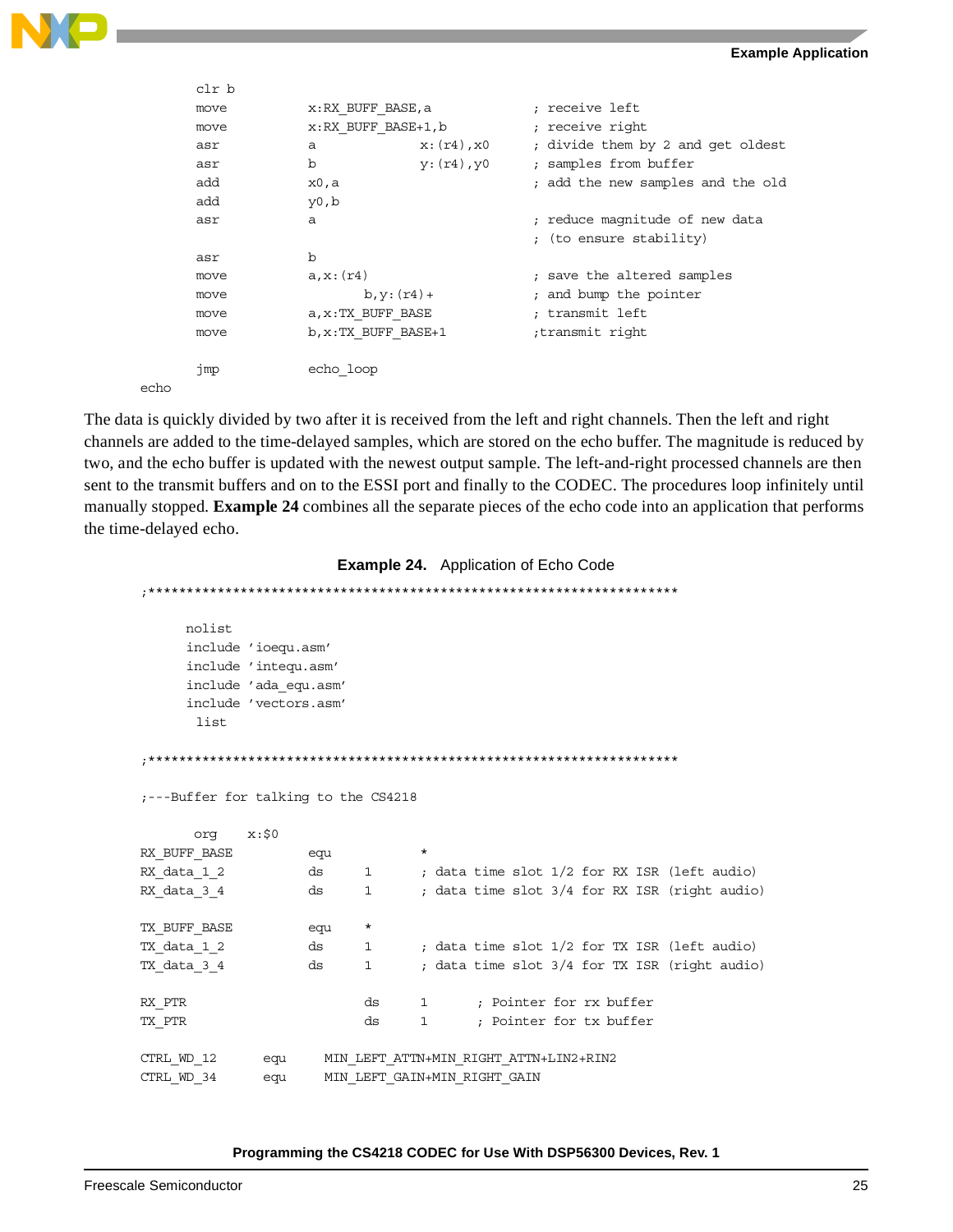

**Iple Application** 

|              | org   | p: \$100               |                |                      |                                    |
|--------------|-------|------------------------|----------------|----------------------|------------------------------------|
| <b>START</b> |       |                        |                |                      |                                    |
| main         |       |                        |                |                      |                                    |
|              | movep |                        |                | #\$040006, x: M_PCTL | ; PLL 7 X 12.288 = 86.016MHz       |
|              | ori   |                        | $#3$ , m $r$   |                      | ; mask interrupts                  |
|              | movec |                        | #0, sp         |                      | ; clear hardware stack pointer     |
|              | move  |                        | $#0$ , omr     |                      | ; operating mode 0                 |
|              | move  |                        | #\$40,r7       |                      | ; initialize stack pointer for isr |
|              | move  |                        | $# - 1, m7$    |                      | ; linear addressing                |
|              | jsr   |                        | ada_init       |                      | ; initialize codec                 |
|              |       |                        |                |                      |                                    |
|              | move  |                        | #\$0400,r4     |                      | ; start echo buffer at \$400       |
|              | move  |                        | #\$03FF, m4    |                      | ; make echo buffer 1024 deep       |
|              | clr   |                        | а              |                      | ; clear a                          |
|              | rep   |                        | #\$03FF        |                      | ; clear the echo buffer            |
|              | move  |                        | $a, 1: (r4) +$ |                      |                                    |
|              |       |                        |                |                      |                                    |
| echo loop    |       |                        |                |                      |                                    |
|              | jset  |                        |                | #3, x:M_SSISR0, *    | ; wait for rx frame sync           |
|              | jclr  |                        |                | #3, x:M_SSISR0, *    | ; wait for rx frame sync           |
|              | clr a |                        |                |                      |                                    |
|              | clr b |                        |                |                      |                                    |
|              | move  |                        |                | x:RX_BUFF_BASE, a    | ; receive left                     |
|              | move  |                        |                | x:RX BUFF BASE+1, b  | ; receive right                    |
|              | asr   |                        | a              | $x: (r4)$ , $x0$     | ; divide them by 2 and get oldest  |
|              | asr   |                        | b              | $y: (r4)$ , $y0$     | ; samples from buffer              |
|              | add   |                        | x0,a           |                      | ; add the new samples and the old  |
|              | add   |                        | y0,b           |                      |                                    |
|              | asr   |                        | a              |                      | ; reduce magnitude of new data     |
|              |       |                        |                |                      | ; (to ensure stability)            |
|              | asr   |                        | b              |                      |                                    |
|              | move  |                        | a, x: (r4)     |                      | ; save the altered samples         |
|              | move  |                        | $b, y: (r4) +$ |                      | ; and bump the pointer             |
|              | move  |                        |                | a, x: TX BUFF BASE   | transmit left                      |
|              | move  |                        |                | b, x: TX_BUFF_BASE+1 | ; transmit right                   |
|              |       |                        |                |                      |                                    |
|              | jmp   |                        | echo loop      |                      |                                    |
|              |       | include 'ada init.asm' |                |                      | ; used to include codec            |
|              |       |                        |                |                      | ; initialization routines          |
| echo         |       |                        |                |                      |                                    |
|              | end   |                        |                |                      |                                    |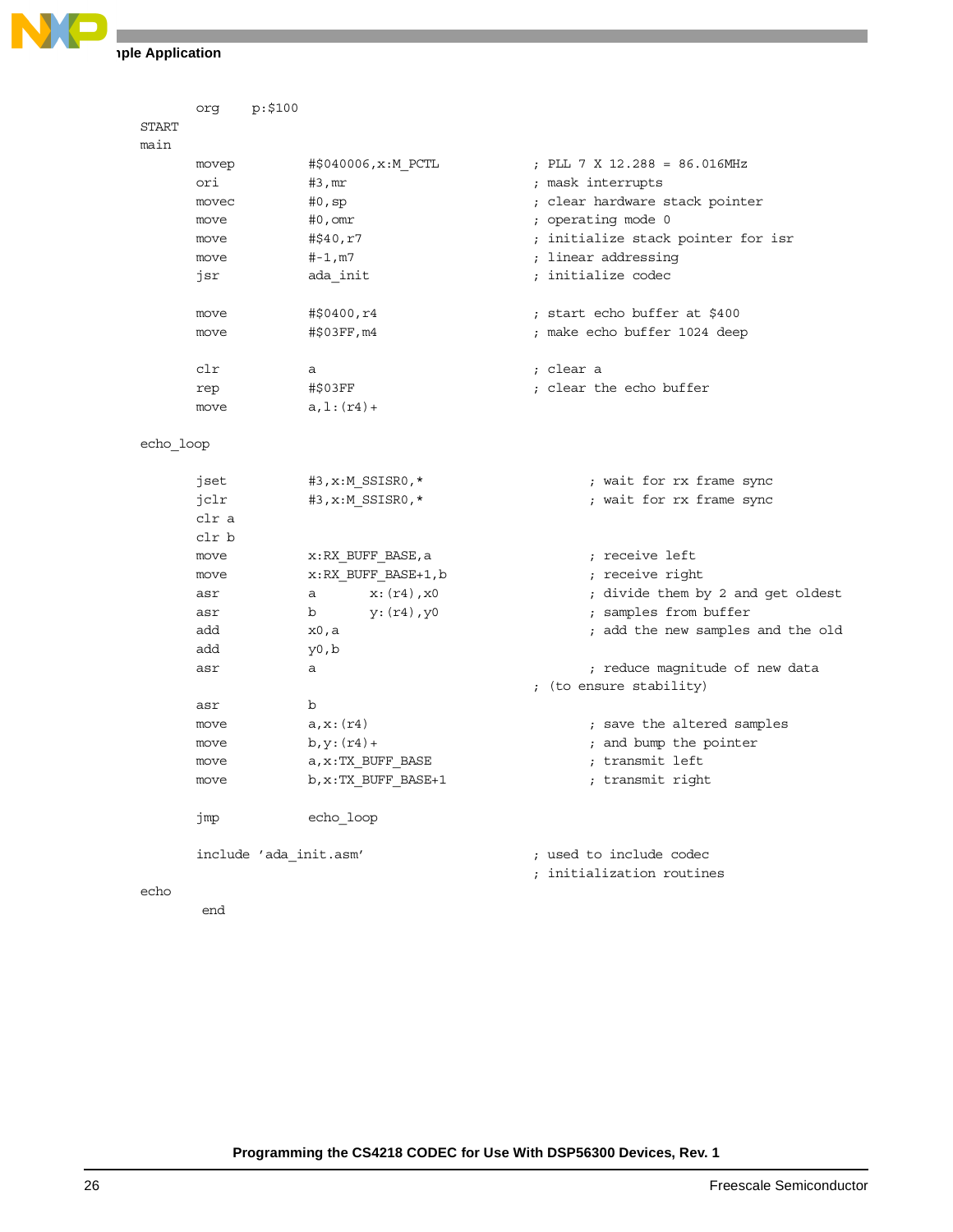

**NOTES:**